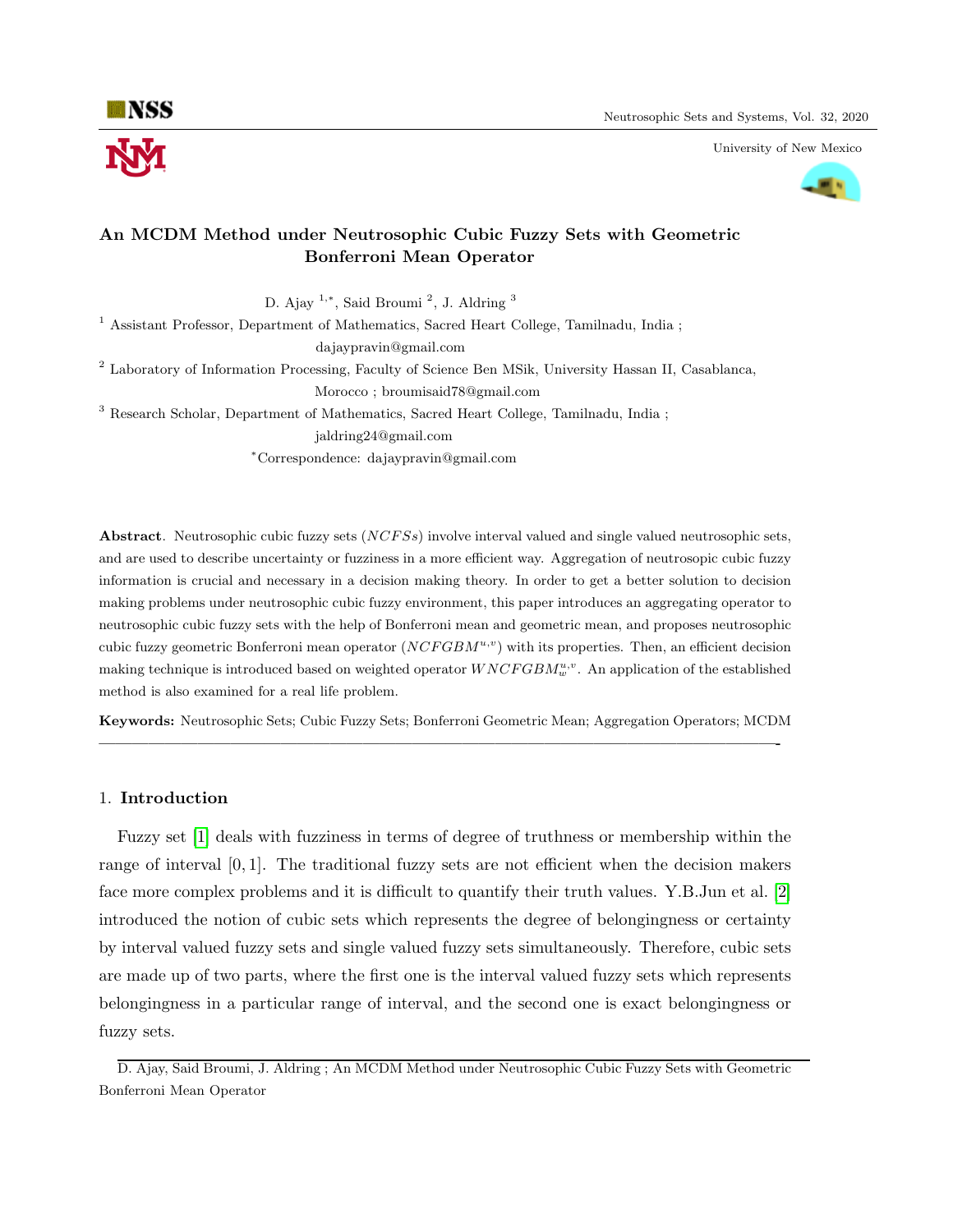Smarandache [\[3\]](#page-14-1) introduced the philosophical idea of neutrosophic sets (NS) which is formulated from the general concept of fuzzy sets and many real life applications are avaliable under NS. Ajay, D., et al. used neutrosophic theory in fuzzy SAW method [\[4\]](#page-14-2) and Abdel-Basset.M et al. utilized neutrosophic sets to asseses the uncertainty of linear time-cost tradeoffs [\[5\]](#page-14-3) and also they applied to resource levelling problem in construction projects [\[6\]](#page-14-4). Further, biploar neutrosophic sets have been used in medical diagnosis [\[7\]](#page-14-5) and decision making suituations [\[8\]](#page-14-6). Moreover, Y.B.Jun et al. [\[9\]](#page-14-7) and M.Ali et al. [\[10\]](#page-14-8) effectively utilized cubic fuzzy sets to the neutrosophic sets and introduced the concept of neutrosophic cubic fuzzy sets (NCFSs) with some basic operations. Therefore the hybrid form of neutrosophic cubic fuzzy set may be more adequate to address problems of more complexity using interval valued and exact valued neutrosophic information and it has been broadly used in the fields of MCDM [\[12–](#page-14-9)[19\]](#page-14-10). Neutrosophic cubic fuzzy sets contain more information than general form of NS and therefore NCFSs provide better and efficient solution in MCDM.

Aggregating the fuzzy information plays an important role in decision theory and in particular decision making in real life problems. Variety of aggregating operators exist, but very few aggregating operators are available under neutrosophic cubic fuzzy numbers such as Heronian mean operators [\[21\]](#page-14-11), Einstein Hybrid Geometric Aggregation Operators [\[22,](#page-14-12) [23\]](#page-15-0), Dombi Aggregation Operators [\[24\]](#page-15-1), weighted arithmetic averaging (NCNWAA) operator and weighted geometric averaging (NCNWGA) operator [\[25\]](#page-15-2). Still the Bonferroni geometric mean aggregating operator has not been studied in NCF environment. So the main purposes of this study are: (1) to establish a neutrosophic cubic fuzzy Bonferroni weighted geometric mean operator  $WNCFBWGM_w^{u,v}.(2)$  to develop an MCDM method using  $WNCFBWGM_w^{u,v}$  operator to rank the alternatives under NCFS environment.

The content of the paper is organized as follows. Section 2 and 3 briefly introduce the basic concepts and operations of neutrosophic cubic fuzzy sets. The concepts of Bonferroni mean and geometric Bonferroni mean are explained in section 4. The neutrosophic cubic fuzzy geometric Bonferroni mean  $NCFGBM^{u,v}$  and weighted neutrosophic cubic fuzzy geometric Bonferroni mean  $WNCFGBM_w^{u,v}$  operators are established and examined with their properties in section 5. An MCDM method based on  $WNCFGBM_w^{u,v}$  is presented in section 6. Finally conclusions and scope for future research are given in section 7.

#### 2. Neutrosophic Cubic Fuzzy Set

**Definition 2.1.** [\[9\]](#page-14-7) Let X be a non empty universal set or universe of discourse. A neutrosophic cubic fuzzy set  $\tilde{S}$  in X is constructed in the following form:

$$
\tilde{S} = \{x, \langle T(x), I(x), F(x) \rangle; \langle T_{\lambda}(x), I_{\lambda}(x), F_{\lambda}(x) \rangle \, | x \in X \}
$$

D. Ajay, Said Broumi, J. Aldring ; An MCDM Method under Neutrosophic Cubic Fuzzy Sets with Geometric Bonferroni Mean Operator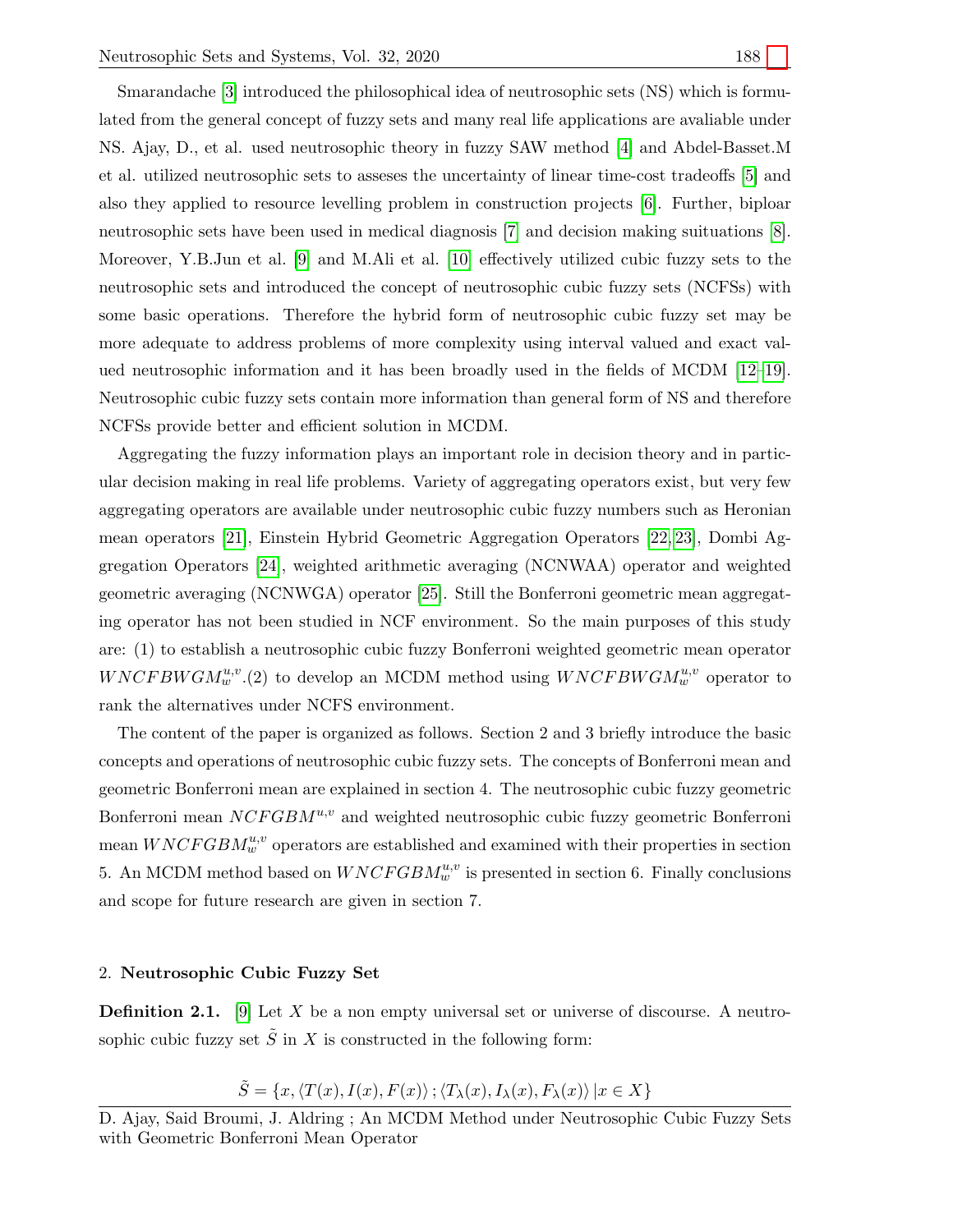where  $T(x)$ ,  $I(x)$ ,  $F(x)$  are interval valued neutrosophic sets;  $T(x) = [T^-(x), T^+(x)] \subseteq [0, 1]$  is the degree of truth interval values;  $I(x) = [I^-(x), I^+(x)] \subseteq [0, 1]$  is the degree of indeterminacy interval values;  $F(x) = [F^-(x), F^+(x)] \subseteq [0,1]$  is the degree of falsity interval values; and  $\langle T_{\lambda}(x), I_{\lambda}(x), F_{\lambda}(x)\rangle \in [0, 1]$  are truth, indeterminacy, and falsity degrees of membership values respectively. For convenience, a neutrosophic cubic fuzzy element in a neutrosophic cubic fuzzy set (NCFSs)  $\tilde{S}$  is simply denoted by  $\tilde{S} = \{ \langle T, I, F \rangle; \langle T_{\lambda}, I_{\lambda}, F_{\lambda} \rangle \}$ , where  $\langle T, I, F \rangle \subseteq [0, 1]$  and  $\langle T_{\lambda}, I_{\lambda}, F_{\lambda} \rangle \in [0, 1],$  satisfying the conditions that  $0 \leq \langle T^+, I^+, F^+ \rangle \leq 3$  and  $0 \leq \langle T_{\lambda}, I_{\lambda}, F_{\lambda} \rangle \leq$ 3.

**Definition 2.2.** [\[10\]](#page-14-8) Let  $\tilde{S}$  be a neutrosophic cubic fuzzy set in X given by

$$
\tilde{S} = \left\{ \left[ T^-(x), T^+(x) \right], \left[ I^-(x), I^+(x) \right], \left[ F^-(x), F^+(x) \right], \langle T_\lambda(x), I_\lambda(x), F_\lambda(x) \rangle \, | x \in X \right\}
$$

 $\tilde{S}$  is said to be internal NCFSs if  $T^-(x) \leq T_\lambda(x) \leq T^+(x)$ ,  $I^-(x) \leq I_\lambda(x) \leq I^+(x)$ ,  $F^-(x) \leq$  $F_{\lambda}(x) \leq F^{+}(x)\forall x;\tilde{S}$  is said to be external NCFSs if  $T_{\lambda}(x) \notin [T^{-}(x), T^{+}(x)], I_{\lambda}(x) \notin$  $[I^-(x), I^+(x)]$ ,  $F_\lambda(x) \notin [F^-(x), F^+(x)] \forall x$ .

**Definition 2.3.** Let  $\tilde{S}$  be a neutrosophic cubic fuzzy set in X. Then the support of neutrosophic cubic fuzzy set  $\tilde{S}^*$  is defined by

$$
\tilde{S}^* = \{ [T^-(x), T^+(x)] \supset [0, 0], [I^-(x), I^+(x)] \supset [0, 0], [F^-(x), F^+(x)] \subset [1, 1];
$$
  

$$
\langle T_\lambda(x) > 0, I_\lambda(x) > 0, F_\lambda(x) < 1 \rangle | x \in X \}
$$

**Definition 2.4.** [\[25\]](#page-15-2) Let  $\tilde{S}$  be a non empty neutrosophic cubic fuzzy number given by

$$
\tilde{S} = \{x, \langle T(x), I(x), F(x) \rangle; \langle T_{\lambda}(x), I_{\lambda}(x), F_{\lambda}(x) \rangle | x \in X\}
$$
  
= 
$$
\{ [T^-(x), T^+(x)] , [I^-(x), I^+(x)] , [F^-(x), F^+(x)] ; \langle T_{\lambda}(x), I_{\lambda}(x), F_{\lambda}(x) \rangle | x \in X \},
$$

then its score, accuracy and certainty functions can be defined respectively, as follows:

$$
s(\tilde{S}) = \frac{\frac{[4+T^-(x)-T^-(x)-F^-(x)+T^+(x)-T^+(x)-F^+(x)]}{6} + \frac{[2+T_\lambda(x)-T_\lambda(x)-F_\lambda(x)]}{3}}{2}, \tag{1}
$$

$$
a(\tilde{S}) = \frac{\left[ (T^-(x) - F^-(x) + T^+(x) - F^+(x)) / 2 + T_\lambda(x) - F_\lambda(x) \right]}{2},\tag{2}
$$

$$
c(\tilde{S}) = \frac{[(T^-(x) + T^+(x))/2 + T_\lambda(x)]}{2}; \qquad s(\tilde{S}), a(\tilde{S}), c(\tilde{S}) \in [0, 1]
$$
 (3)

## 3. Operations on NCFNs

Let  $A_i(x) = \{ [T_i^-, T_i^+] , [I_i^-, I_i^+] , [F_i^-, F_i^+] ; \langle T_{\lambda i}, I_{\lambda i}, F_{\lambda i} \rangle | x \in X \} (i = 1, 2, 3, \dots n)$  and  $A_j(y)=\left\{\left[T_j^-,T_j^+\right],\left[I_j^-,I_j^+\right],\left[F_j^-,F_j^+\right];\left\langle T_{\lambda j},I_{\lambda j},F_{\lambda j}\right\rangle|y\in Y\right\}(j=1,2,3,\cdots n) \text{ be two col-}$ lections of NCFNs. Then the following operations are defined [\[25\]](#page-15-2):

D. Ajay, Said Broumi, J. Aldring ; An MCDM Method under Neutrosophic Cubic Fuzzy Sets with Geometric Bonferroni Mean Operator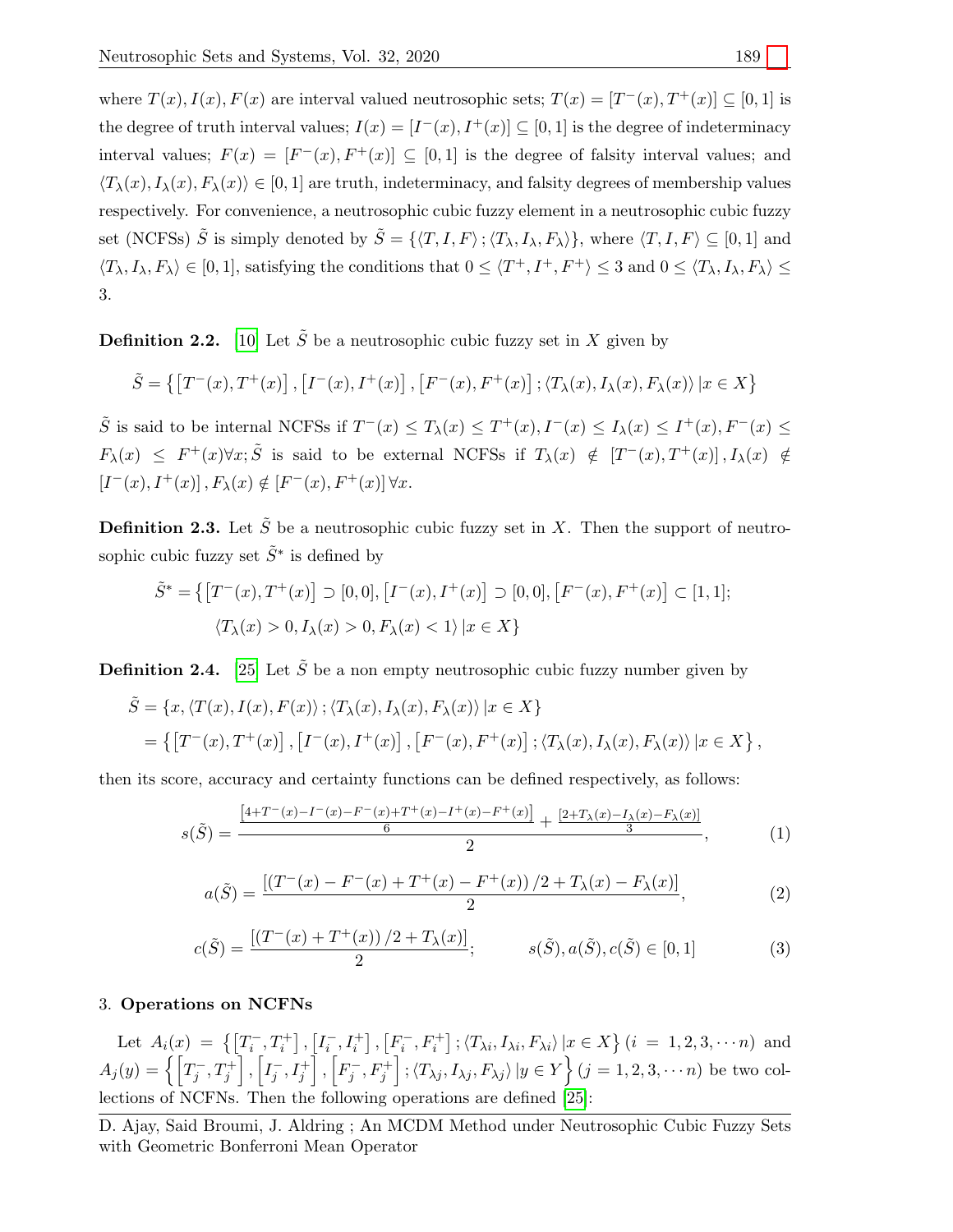## (1) Union

$$
A_i(x) \cup A_j(y) = \left\{ \left[ min(T_i^-, T_j^-), max(T_i^+, T_j^+) \right], \left[ max(T_i^-, T_j^-), min(T_i^+, T_j^+) \right], \left[ max(F_i^-, F_j^-), min(F_i^+, F_j^+) \right]; \langle max(T_{\lambda i}, T_{\lambda j}), min(T_{\lambda i}, T_{\lambda j}), min(F_{\lambda i}, F_{\lambda j}) \rangle \right\}
$$

(2) Intersection

$$
A_i(x) \cap A_j(y) = \left\{ \left[ max(T_i^-, T_j^-), min(T_i^+, T_j^+) \right], \left[ min(I_i^-, I_j^-), max(I_i^+, I_j^+) \right], \left[ min(F_i^-, F_j^-), max(F_i^+, F_j^+) \right]; \langle min(T_{\lambda i}, T_{\lambda j}), max(I_{\lambda i}, I_{\lambda j}), max(F_{\lambda i}, F_{\lambda j}) \rangle \right\}
$$

(3) Complement

$$
A_i^c(x) = \{ \left[ F_i^-, F_i^+ \right], \left[ 1 - I_i^-, 1 - I_i^+ \right], \left[ T_i^-, T_i^+ \right], \langle F_{\lambda i}, 1 - I_{\lambda i}, T_{\lambda i} \rangle \, | x \in X \}
$$

(4)  $A_i(x) \subseteq A_j(y)$  if and only if  $[T_i^-, T_i^+] \subseteq \left[T_j^-, T_j^+\right], \left[I_i^-, I_i^+\right] \supseteq \left[T_j^-, I_j^+\right], \left[F_i^-, F_i^+\right] \supseteq$  $\left[F_j^-, F_j^+\right]$  and  $T_{\lambda i} \leq T_{\lambda i}$ ,  $I_{\lambda i} \geq I_{\lambda j}$ ,  $F_{\lambda i} \geq F_{\lambda j} \forall x \in X, y \in Y$ .

(5) 
$$
A_i(x) = A_j(y)
$$
 if and only if  $A_i(x) \subseteq A_j(y)$  and  $A_i(x) \supseteq A_j(y)$  i.e.  $[T_i^-, T_i^+] = [T_j^-, T_j^+]$ ,  $[I_i^-, T_i^+] = [I_j^-, I_j^+]$ ,  $[F_i^-, F_i^+] = [F_j^-, F_j^+]$ ;  $\langle T_{\lambda i}, I_{\lambda i}, F_{\lambda i} \rangle = \langle T_{\lambda j}, I_{\lambda j}, F_{\lambda j} \rangle$ 

(6) For  $\omega > 0$ 

$$
\omega A_i = \left\{ \left[ 1 - \left( 1 - T_i^- \right)^\omega, 1 - \left( 1 - T_i^+ \right)^\omega \right], \left[ \left( I_i^- \right)^\omega, \left( I_i^+ \right)^\omega \right], \left[ \left( F_i^- \right)^\omega, \left( F_i^+ \right)^\omega \right]; \right\}
$$
  

$$
\langle 1 - \left( 1 - T_{\lambda i} \right)^\omega, \left( I_{\lambda i} \right)^\omega, \left( F_{\lambda i} \right)^\omega \rangle \right\}
$$

(7) For  $\omega > 0$ 

$$
(A_i)^{\omega} = \{ [(T_i^-)^{\omega}, (T_i^+)^{\omega}], [1 - (1 - I_i^-)^{\omega}, 1 - (1 - I_i^+)^{\omega}],
$$
  

$$
[1 - (1 - F_i^-)^{\omega}, 1 - (1 - F_i^+)^{\omega}], \langle (T_{\lambda i})^{\omega}, 1 - (1 - I_{\lambda i})^{\omega}, 1 - (1 - F_{\lambda i})^{\omega} \rangle \}
$$

(8) Algebraic Sum

$$
A_i(x) \oplus A_j(y) = \left\{ \left[ T_i^- + T_j^- - T_i^- T_j^-, T_i^+ + T_j^+ - T_i^+ T_j^+ \right], \left[ I_i^- I_j^-, I_i^+ I_j^+ \right], \left[ F_i^- I_j^-, F_i^+ F_j^+ \right], \langle T_{\lambda i} + T_{\lambda j} - T_{\lambda i} T_{\lambda j}, I_{\lambda i} I_{\lambda j}, F_{\lambda i} F_{\lambda j} \rangle \right\}
$$

(9) Algebraic Product

$$
A_i(x) \otimes A_j(y) = \left\{ \left[ T_i^- T_j^-, T_i^+ T_j^+ \right], \left[ I_i^- + I_j^- - I_i^- I_j^-, I_i^+ + I_j^+ - I_i^+ I_j^+ \right], \right\}
$$
  

$$
\left[ F_i^- + F_j^- - F_i^- F_j^-, F_i^+ + F_j^+ - F_i^+ F_j^+ \right]; \langle T_{\lambda i} T_{\lambda j}, I_{\lambda i} + I_{\lambda j} - I_{\lambda i} I_{\lambda j}, F_{\lambda i} + F_{\lambda j} - F_{\lambda i} F_{\lambda j} \rangle \right\}
$$

D. Ajay, Said Broumi, J. Aldring ; An MCDM Method under Neutrosophic Cubic Fuzzy Sets with Geometric Bonferroni Mean Operator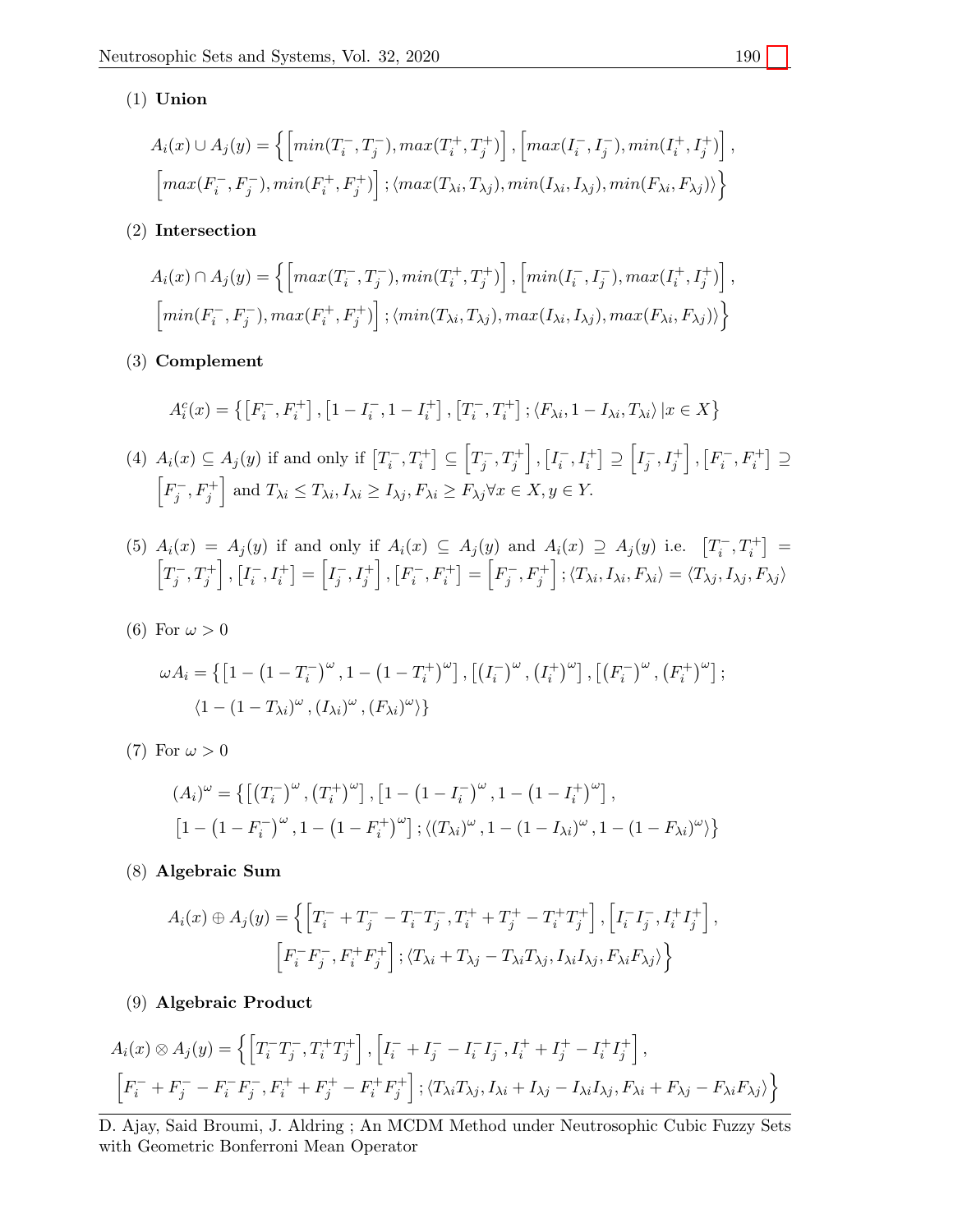#### 4. Geometric Bonferroni Mean

Bonferroni proposed the concept of Bonferroni mean (BM) which is defined as follows:

**Definition 4.1.** [\[11\]](#page-14-13) Let  $s_i(i = 1, 2, ..., n)$  be n number of positive crisp data. For any  $u, v \geq 0$ ,

$$
B^{u,v}(s_1, s_2, \dots, s_n) = \left(\frac{1}{n(n-1)} \sum_{\substack{i,j=1,\\i \neq j}}^n (s_i^u s_j^v)\right)^{\frac{1}{u+v}}
$$
(4)

We call Eq.(4) as the Bonferroni mean (BM) operator. Especially, if  $v=0$ , Eq.(4) reduces to the generalized mean operator given by

$$
B^{u,0}(s_1, s_2, \dots, s_n) = \left(\frac{1}{n} \sum_{i=1}^n s_i^u \left(\frac{1}{(n-1)} \sum_{\substack{j=1,\\i \neq j}}^n (s_j^0)\right)\right)^{\frac{1}{u+0}} \\
= \frac{1}{n} \sum_{i=1}^n s_i^u\right)^{\frac{1}{u}}\n\tag{5}
$$

If  $u = 1$  and  $v = 0$ , the above equation produces the very known arithmetic mean (AM):

$$
B^{1,0}(s_1, s_2, \dots, s_n) = \frac{1}{n} \sum_{i=1}^n s_i^u
$$
 (6)

With the usual notion of geometric mean and the  $BM$ , the geometric Bonferroni mean operator is formulated.

**Definition 4.2.** Let  $u, v > 0$ , and  $s_i(i = 1, 2, ..., n)$  be a collection of non negative crisp numbers. If

$$
GB^{u,v}(s_1, s_2, \dots, s_n) = \frac{1}{(u+v)} \prod_{\substack{i,j=1,\\i \neq j}}^n (us_i + vs_j)^{\frac{1}{n(n-1)}} \tag{7}
$$

then  $GB^{u,v}$  is called the geometric Bonferroni mean (GBM).

Obviously, the GBM statisfies the following properties:

- (1)  $GB^{u,v}(0,0,\ldots,0)=0$
- (2)  $GB^{u,v}(s_1, s_2, \ldots, s_n) = s$  if  $s_i = s$ , for all  $i = 1, 2, \ldots, n$ .
- (3)  $GB^{u,v}(s_1, s_2, \ldots, s_n) \geq GB^{u,v}(t_1, t_2, \ldots, t_n)$  if  $s_i \geq t_i$   $\forall i$  that is,  $GB^{u,v}$  is monotonic.
- (4)  $\text{Min}(s_i) \leq GB^{u,v} \leq \text{Max}(s_i).$

Furthermore, if  $v = 0$ ,  $Eq.(7)$  generates the geometric mean:

$$
GB^{u,0}(s_1, s_2, \dots, s_n) = \frac{1}{u} \prod_{\substack{i,j=1, \\ i \neq j}}^n (us_i)^{\frac{1}{n(n-1)}} = \prod_{i=1}^n (s_i)^{\frac{1}{n}} \tag{8}
$$

D. Ajay, Said Broumi, J. Aldring ; An MCDM Method under Neutrosophic Cubic Fuzzy Sets with Geometric Bonferroni Mean Operator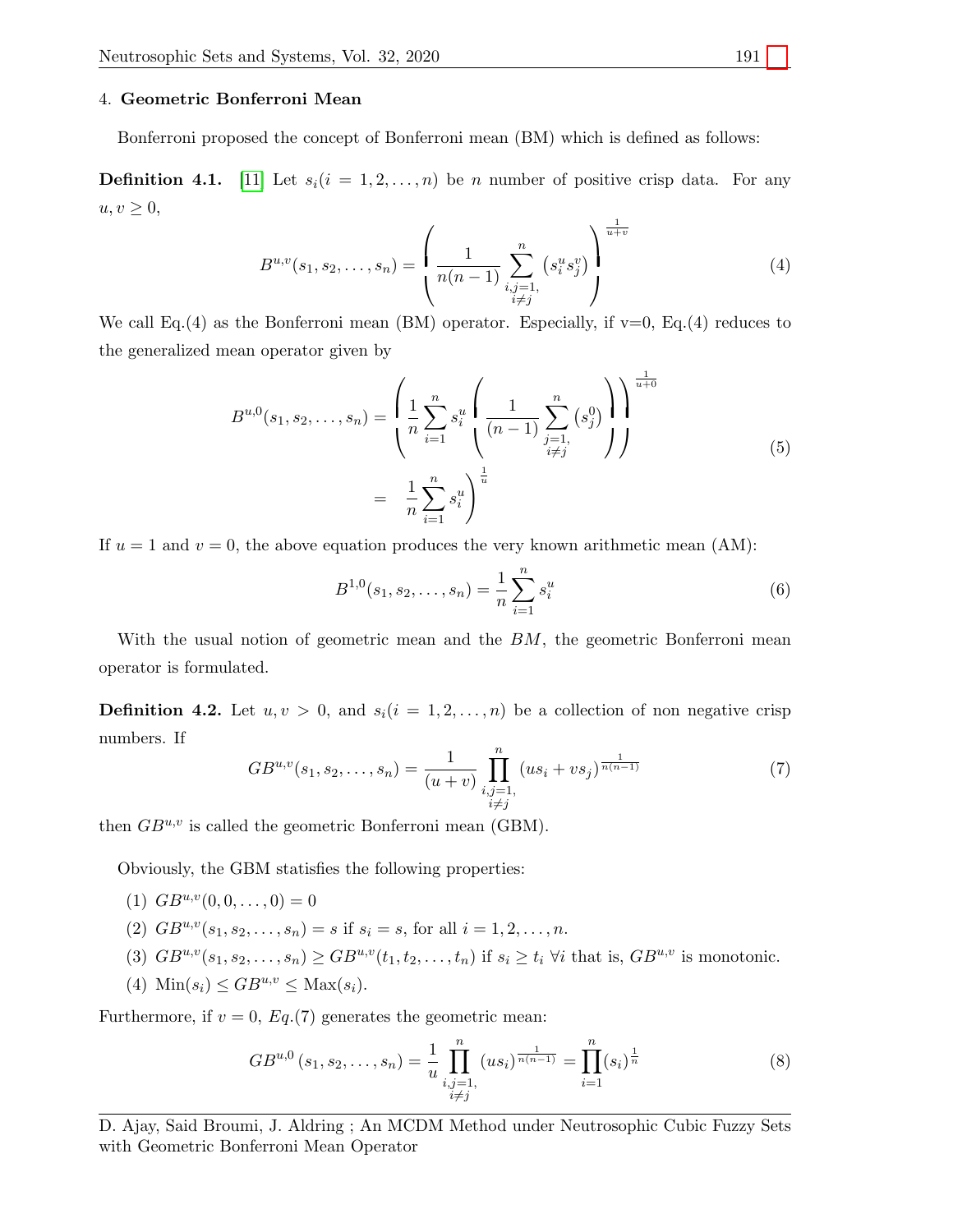## 5. Neutrosophic Cubic Fuzzy Geometric Bonferroni Mean

**Definition 5.1.** Let  $\tilde{S}_i = \{ \left[T_i^-, T_i^+\right], \left[I_i^-, I_i^+\right], \left[F_i^-, F_i^+\right], \langle T_{\lambda i}, I_{\lambda i}, F_{\lambda i} \rangle \}$  be a collection of neutrosophic cubic fuzzy numbers  $(NCFN)$ . For any  $u, v > 0$ ,

$$
NCFGBM^{u,v}\left(\tilde{S}_1,\tilde{S}_2,...,\tilde{S}_n\right)=\frac{1}{u+v}\left(\bigotimes_{\substack{i,j=1,\\i\neq j}}^n\left((u\tilde{S}_i\oplus v\tilde{S}_j)^{\frac{1}{n(n-1)}}\right)\right)
$$

is called the neutrosophic cubic fuzzy geometric bonferroni mean operator.

**Theorem 5.2.** Let  $u, v > 0$  and  $\tilde{S}_i = \{ [T_i^-, T_i^+] , [I_i^-, I_i^+] , [F_i^-, F_i^+ ] ; \langle T_{\lambda i}, I_{\lambda i}, F_{\lambda i} \rangle \}$  be a collection of neutrosophic cubic fuzzy numbers (NCFN). Then the aggregated value is calculated using the operator  $NCFGBM^{u,v}$ 

$$
NCFGBM^{u,v}\left(\tilde{S}_{1},\tilde{S}_{2},...,\tilde{S}_{n}\right) = \frac{1}{u+v} \left( \bigotimes_{\substack{i,j=1,\\i \neq j}}^{n} \left( \left( u \tilde{S}_{i} \oplus v \tilde{S}_{j} \right)^{\frac{1}{n(n-1)}} \right) \right)
$$
\n
$$
= \left\{ \left[ 1 - \left( 1 - \prod_{\substack{i,j=1\\i \neq j}}^{n} \left( 1 - \left( 1 - T_{i}^{-} \right)^{u} (1 - T_{j}^{-})^{v} \right)^{\frac{1}{n(n-1)}} \right)^{\frac{1}{u+v}}, 1 - \left( 1 - \prod_{\substack{i,j=1\\i \neq j}}^{n} \left( 1 - \left( 1 - T_{i}^{+} \right)^{u} (1 - T_{j}^{+})^{v} \right)^{\frac{1}{n(n-1)}} \right)^{\frac{1}{u+v}} \right), \left[ \left( 1 - \prod_{\substack{i,j=1\\i \neq j}}^{n} \left( 1 - \left( T_{i}^{-} \right)^{u} (T_{j}^{-})^{v} \right)^{\frac{1}{n(n-1)}} \right)^{\frac{1}{u+v}} \right), \left[ 1 - \prod_{\substack{i,j=1\\i \neq j}}^{n} \left( 1 - \left( T_{i}^{+} \right)^{u} (T_{j}^{+})^{v} \right)^{\frac{1}{n(n-1)}} \right) \right], \quad (9)
$$
\n
$$
\left[ \left( 1 - \prod_{\substack{i,j=1\\i \neq j}}^{n} \left( 1 - \left( F_{i}^{-} \right)^{u} (F_{j}^{-})^{v} \right)^{\frac{1}{n(n-1)}} \right)^{\frac{1}{u+v}} \right), \left[ 1 - \prod_{\substack{i,j=1\\i \neq j}}^{n} \left( 1 - \left( F_{i}^{+} \right)^{u} (F_{j}^{+})^{v} \right)^{\frac{1}{n(n-1)}} \right)^{\frac{1}{u+v}} \right], \left[ 1 - \left( \prod_{\substack{i,j=1\\i \neq j}}^{n} \left( 1 - \left( F_{i}^{+} \right)^{u} (F_{j}^{+})^{v} \right)^{\frac{1}{n(n-1)}} \right)^{\frac{1}{u+v}} \right), \left
$$

D. Ajay, Said Broumi, J. Aldring ; An MCDM Method under Neutrosophic Cubic Fuzzy Sets with Geometric Bonferroni Mean Operator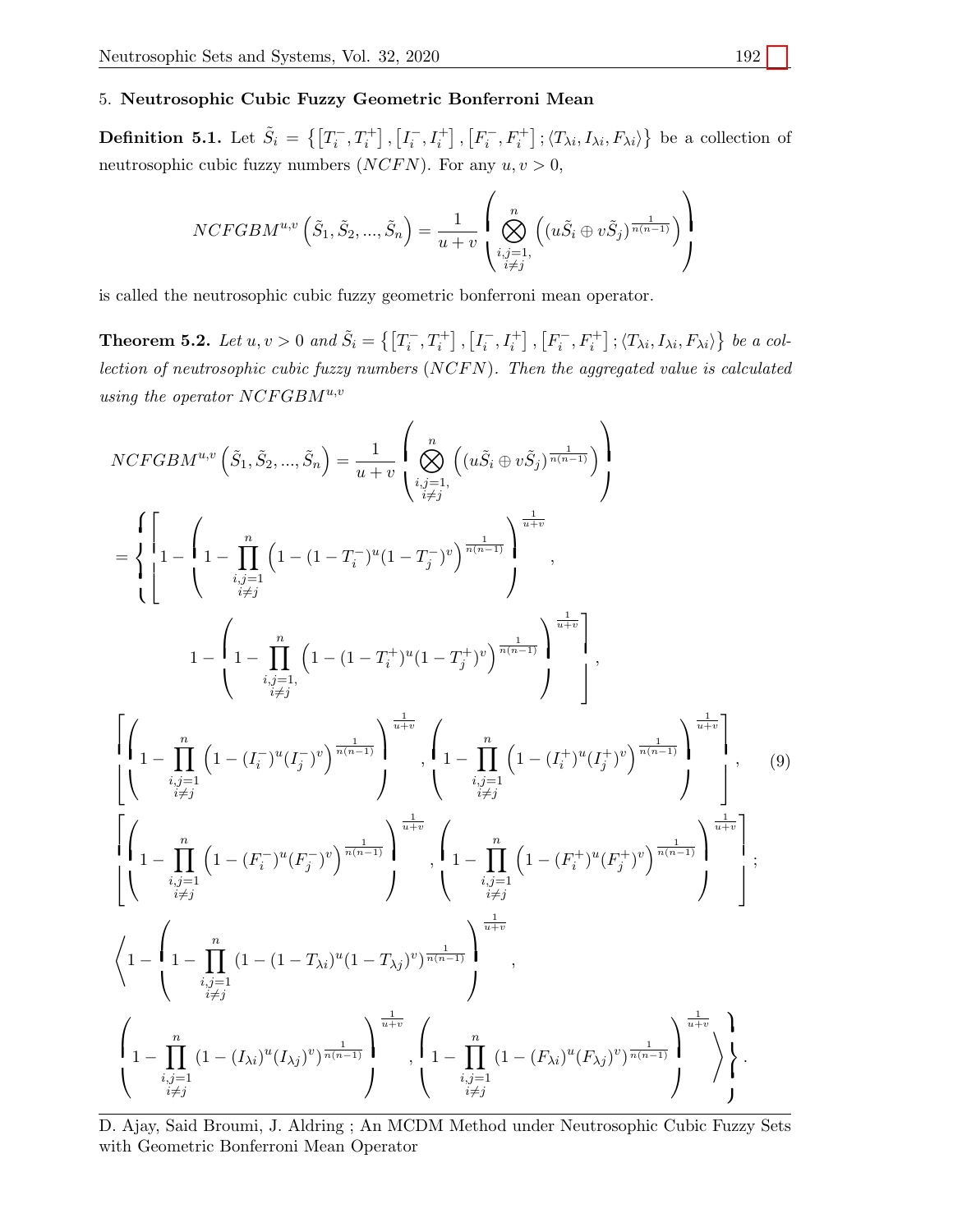*Proof.* . Using the operational laws on  $NCFN$  described in section (3), we have

$$
u\tilde{S}_{i} = \{ \left[ 1 - \left( 1 - T_{i}^{-} \right)^{u}, 1 - \left( 1 - T_{i}^{+} \right)^{u} \right], \left[ \left( I_{i}^{-} \right)^{u}, \left( I_{i}^{+} \right)^{u} \right], \left[ \left( F_{i}^{-} \right)^{u}, \left( F_{i}^{+} \right)^{u} \right];
$$
  

$$
\langle 1 - (1 - T_{\lambda i})^{u}, \left( I_{\lambda i} \right)^{u}, \left( F_{\lambda i} \right)^{u} \rangle \}
$$

$$
v\tilde{S}_j = \left\{ \left[ 1 - \left( 1 - T_j^{-} \right)^v, 1 - \left( 1 - T_j^{+} \right)^v \right], \left[ \left( I_j^{-} \right)^v, \left( I_j^{+} \right)^v \right], \left[ \left( F_j^{-} \right)^v, \left( F_j^{+} \right)^v \right];
$$
  

$$
\langle 1 - \left( 1 - T_{\lambda j} \right)^v, \left( I_{\lambda j} \right)^v, \left( F_{\lambda j} \right)^v \rangle \right\}
$$

$$
u\tilde{S}_i \oplus v\tilde{S}_j = \left\{ \left[ 1 - (1 - T_i^{-})^u (1 - T_j^{-})^v, 1 - (1 - T_i^{+})^u (1 - T_j^{+})^v \right], \left[ (I_i^{-})^u (I_j^{-})^v, (I_i^{+})^u (I_j^{+})^v \right], \left[ (F_i^{-})^u (F_j^{-})^v, (F_i^{+})^u (F_j^{+})^v \right]; \left\langle 1 - (1 - T_{\lambda i})^u (1 - T_{\lambda j})^v, (I_{\lambda i})^u (I_{\lambda j})^v, (F_{\lambda i})^u (F_{\lambda j})^v \right\rangle \right\}.
$$

Next, we have the following equation which has been derived by Xu and Yager [\[28\]](#page-15-3).

$$
\sum_{\substack{i,j=1,\\i\neq j}}^{n} \left( u \tilde{S}_{i} \oplus v \tilde{S}_{j} \right)^{\frac{1}{n(n-1)}}
$$
\n
$$
= \left\{ \prod_{\substack{i,j=1,\\i\neq j}}^{n} \left( 1 - (1 - T_{i}^{-})^{u} (1 - T_{j}^{-})^{v} \right)^{\frac{1}{n(n-1)}} , \prod_{\substack{i,j=1,\\i\neq j}}^{n} \left( 1 - (1 - T_{j}^{+})^{u} (1 - T_{j}^{+})^{v} \right)^{\frac{1}{n(n-1)}}
$$
\n
$$
\left[ 1 - \prod_{\substack{i,j=1,\\i\neq j}}^{n} \left( 1 - (I_{i}^{-})^{u} (I_{j}^{-})^{v} \right)^{\frac{1}{n(n-1)}} , 1 - \prod_{\substack{i,j=1,\\i\neq j}}^{n} \left( 1 - (I_{i}^{+})^{u} (I_{j}^{+})^{v} \right)^{\frac{1}{n(n-1)}}
$$
\n
$$
\left[ 1 - \prod_{\substack{i,j=1,\\i\neq j}}^{n} \left( 1 - (F_{i}^{-})^{u} (F_{j}^{-})^{v} \right)^{\frac{1}{n(n-1)}} , 1 - \prod_{\substack{i,j=1,\\i\neq j}}^{n} \left( 1 - (F_{i}^{+})^{u} (F_{j}^{+})^{v} \right)^{\frac{1}{n(n-1)}}
$$
\n
$$
\left\{ \prod_{\substack{i,j=1,\\i\neq j}}^{n} (1 - (1 - T_{\lambda i})^{u} (1 - T_{\lambda j})^{v} \right)^{\frac{1}{n(n-1)}} , 1 - \prod_{\substack{i,j=1,\\i\neq j}}^{n} \left( 1 - (T_{\lambda i}^{u}) (T_{\lambda j}^{v}) \right)^{\frac{1}{n(n-1)}}
$$
\n
$$
1 - \prod_{\substack{i,j=1,\\i\neq j}}^{n} (1 - (F_{\lambda i}^{u}) (F_{\lambda j}^{v}))^{\frac{1}{n(n-1)}}
$$
\n
$$
\right\}.
$$
\n(10)

mean operator  $NCFGBM^{u,v}(\tilde{S}_1, \tilde{S}_2, \cdots, \tilde{S}_n)$  given by  $Eq.(9)$ . In addition, it satisfies the Using NCF operational laws, Eq.(10) yields neutrosophic cubic fuzzy geometric bonferroni D. Ajay, Said Broumi, J. Aldring ; An MCDM Method under Neutrosophic Cubic Fuzzy Sets with Geometric Bonferroni Mean Operator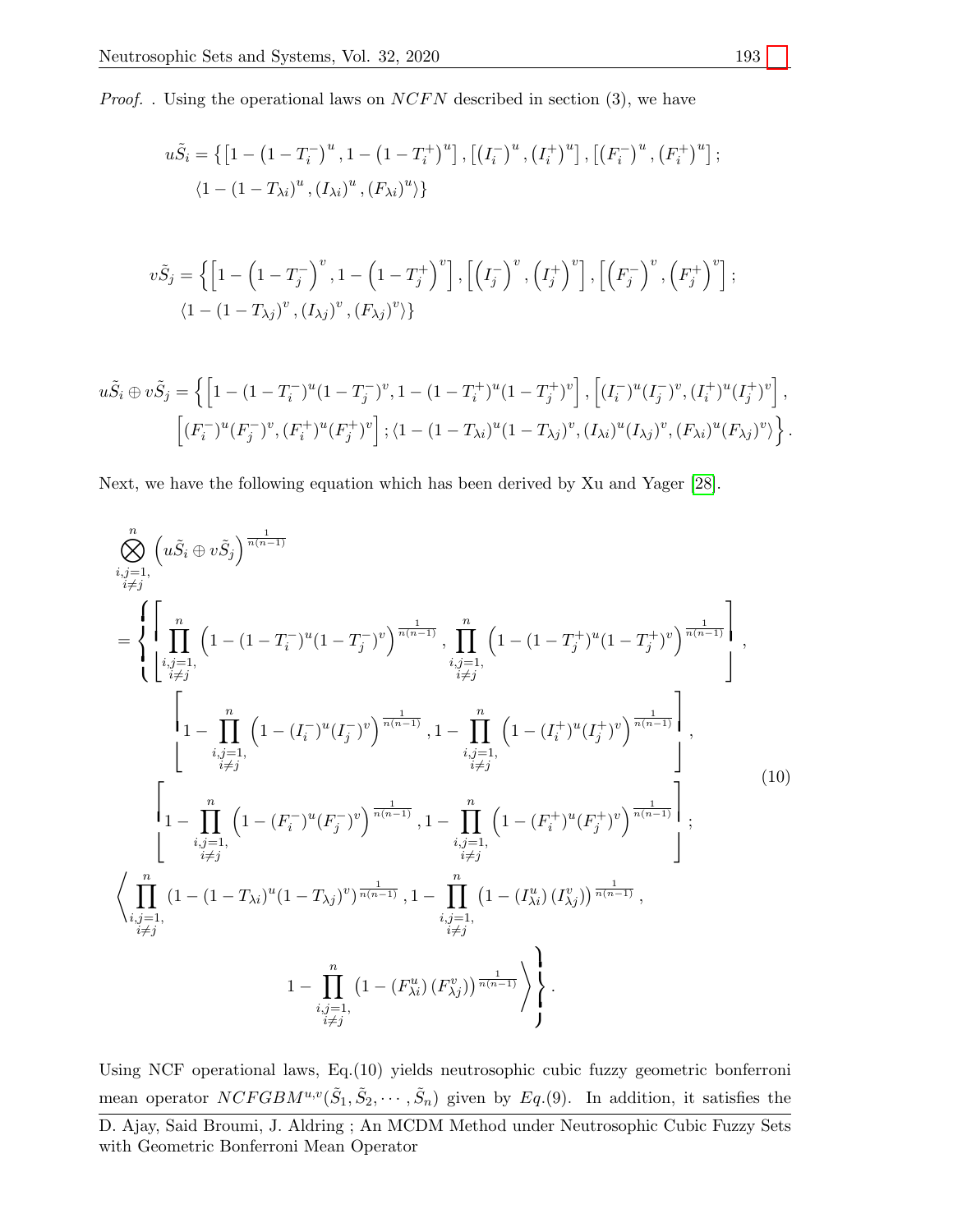following conditions

$$
\left[1 - \left(1 - \prod_{\substack{i,j=1 \\ i \neq j}}^{n} \left(1 - (1 - T_i^{-})^u (1 - T_j^{-})^v \right)^{\frac{1}{n(n-1)}} \right)^{\frac{1}{n(n-1)}}, 1 - \left(1 - \prod_{\substack{i,j=1 \\ i \neq j}}^{n} \left(1 - (1 - T_i^{+})^u (1 - T_j^{+})^v \right)^{\frac{1}{n(n-1)}} \right)^{\frac{1}{n(n-1)}} \right] \subseteq [0, 1],
$$

$$
\left[\left(1-\prod_{\substack{i,j=1\\i\neq j}}^{n}\left(1-(I_i^-)^u(I_j^-)^v\right)^{\frac{1}{n(n-1)}}\right)^{\frac{1}{u+v}},\left(1-\prod_{\substack{i,j=1\\i\neq j}}^{n}\left(1-(I_i^+)^u(I_j^+)^v\right)^{\frac{1}{n(n-1)}}\right)^{\frac{1}{u+v}}\right]\subseteq[0,1],
$$

$$
\left[ \left( \n\begin{matrix} n \\ 1 - \prod_{\substack{i,j=1 \\ i \neq j}}^n \left( 1 - (F_i^-)^u (F_j^-)^v \right)^{\frac{1}{n(n-1)}} \right)^{\frac{1}{u+v}} , \left( \n\begin{matrix} n \\ 1 - \prod_{\substack{i,j=1 \\ i \neq j}}^n \left( 1 - (F_i^+)^u (F_j^+)^v \right)^{\frac{1}{n(n-1)}} \right)^{\frac{1}{u+v}} \end{matrix} \right] \subseteq [0,1];
$$

$$
0 \leq 1 - \left(1 - \prod_{\substack{i,j=1 \\ i \neq j}}^{n} (1 - (1 - T_{\lambda i})^{u} (1 - T_{\lambda j})^{v})^{\frac{1}{n(n-1)}}\right)^{\frac{1}{u+v}} \leq 1,
$$

$$
0 \leq \left(1 - \prod_{\substack{i,j=1 \\ i \neq j}}^n (1 - (I_{\lambda i})^u (I_{\lambda j})^v)^{\frac{1}{n(n-1)}}\right)^{\frac{1}{u+v}} \leq 1,
$$

$$
0 \leq \left(1 - \prod_{\substack{i,j=1 \\ i \neq j}}^n (1 - (F_{\lambda i})^u (F_{\lambda j})^v)^{\frac{1}{n(n-1)}}\right)^{\frac{1}{u+v}} \leq 1
$$

which completes the proof of the theorem.  $_\Box$ 

with Geometric Bonferroni Mean Operator

We discuss some of the important properties of the  $NCFGBM^{u,v}$ :

 $\tilde{S}_i = \{ [T_i^-, T_i^+] , [I_i^-, I_i^+] , [F_i^-, F_i^+] ; \langle T_{\lambda i}, I_{\lambda i}, F_{\lambda i} \rangle \} (i = 1, 2, 3, \cdots n)$  are equal, for (1) Idempotency: Suppose the colletive data of neutrosophic cubic fuzzy numbers D. Ajay, Said Broumi, J. Aldring ; An MCDM Method under Neutrosophic Cubic Fuzzy Sets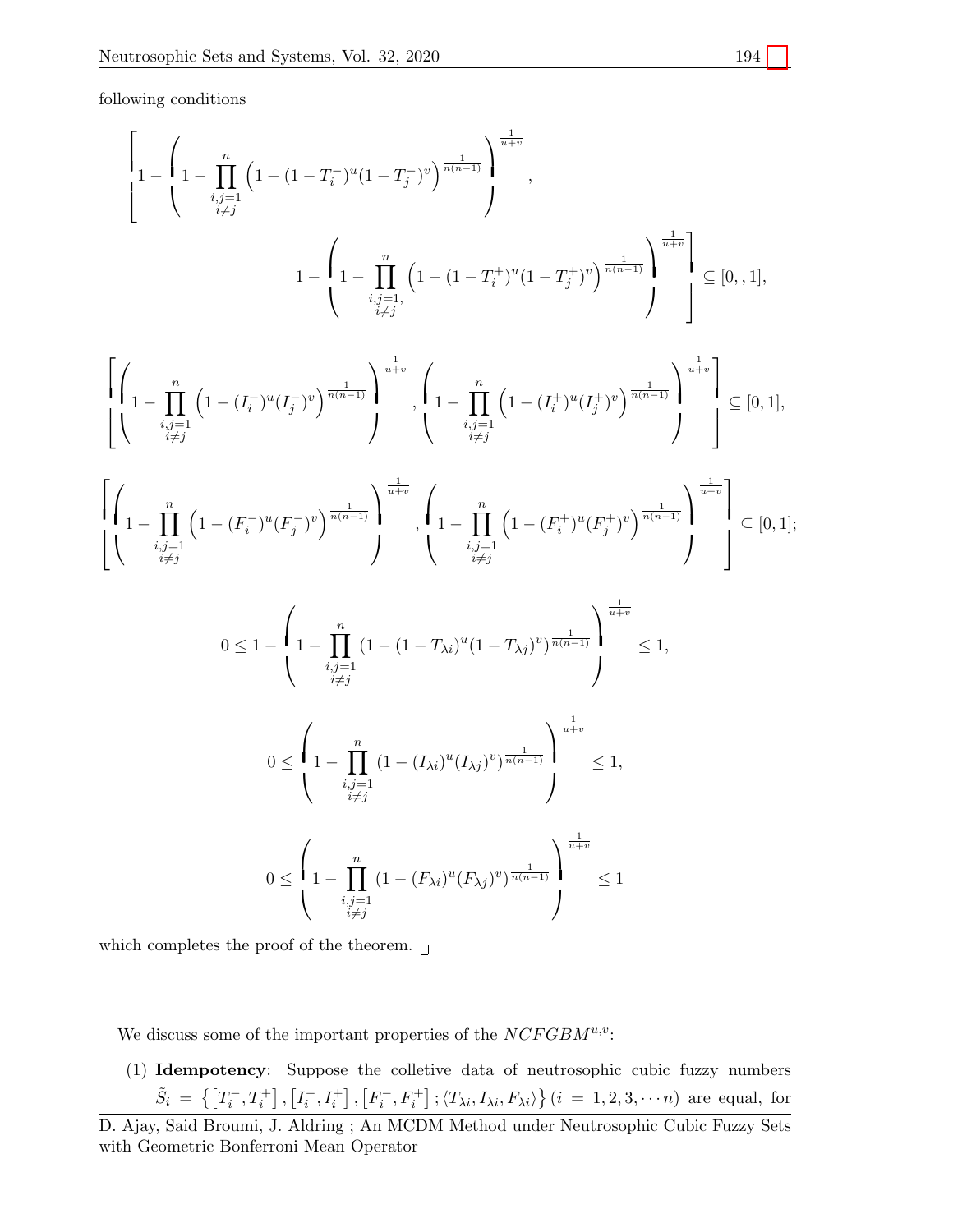any  $u, v > 0$ , the aggregate operator be

$$
NCFGBM^{u,v}(\tilde{S}_1, \tilde{S}_2, ..., \tilde{S}_n) = NCFGBM^{u,v}(\tilde{S}, \tilde{S}, ..., \tilde{S})
$$
  

$$
= \frac{1}{u+v} \left( \bigotimes_{\substack{i,j=1,\\i \neq j}}^n \left( \left( u\tilde{S} \oplus v\tilde{S} \right)^{\frac{1}{n(n-1)}} \right) \right)
$$
  

$$
= \frac{1}{u+v} \left( \bigotimes_{\substack{i,j=1,\\i \neq j}}^n \left( (u+v)\tilde{S} \right)^{\frac{1}{n(n-1)}} \right)
$$
  

$$
= \frac{1}{u+v} \left( (u+v)\tilde{S} \right)^{\frac{n(n-1)}{n(n-1)}} = \tilde{S}
$$
  

$$
(11)
$$

(2) **Commuatativity**: Let  $\tilde{S}_i(i = 1, 2, 3, \dots, n)$  be a collection of neutrosophic cubic numbers. For any  $u, v > 0$ ,

$$
NCFGBM^{u,v}\left(\tilde{S}_1, \tilde{S}_2, ..., \tilde{S}_n\right) = NCFGBM^{u,v}\left(\tilde{\dot{S}}_1, \tilde{\dot{S}}_2, ..., \tilde{\dot{S}}_n\right)
$$
(12)

Let 
$$
(\tilde{S}_1, \tilde{S}_2, \ldots, \tilde{S}_n)
$$
 be any permutation of  $(\tilde{S}_1, \tilde{S}_2, \ldots, \tilde{S}_n)$ . Then

$$
NCFGBM^{u,v}\left(\tilde{S}_1, \tilde{S}_2, ..., \tilde{S}_n\right) = \frac{1}{u+v} \left( \bigotimes_{\substack{i,j=1, \\ i \neq j}}^n \left( (u\tilde{S}_i \oplus v\tilde{S}_j)^{\frac{1}{n(n-1)}} \right) \right)
$$

$$
= \frac{1}{u+v} \left( \bigotimes_{\substack{i,j=1, \\ i \neq j}}^n \left( (u\tilde{S}_i \oplus v\tilde{S}_j)^{\frac{1}{n(n-1)}} \right) \right)
$$

$$
= NCFGBM^{u,v}\left( \tilde{S}_1, \tilde{S}_2, ..., \tilde{S}_n \right)
$$

(3) **Monotonicity**: Let  $\tilde{S}_i$   $(i = 1, 2, 3, \cdots n)$  and  $\tilde{S}_j$   $(j = 1, 2, 3, \cdots n)$  be two collections of neutrosophic cubic numbers. For any  $u, v > 0$ , if  $[T_i^-, T_i^+]$ ,  $\subseteq [T_j^-, T_j^+]$ ,  $[I_i^-, I_i^+] \supseteq$  $[I_j^-, I_j^+]$ ,  $[F_i^-, F_i^+] \supseteq [F_j^-, F_j^+]$ ;  $T_{\lambda i} \leq T_{\lambda j}$ ,  $I_{\lambda i} \geq I_{\lambda j}$ ,  $F_{\lambda i} \geq F_{\lambda j}$  ( $\forall i, j = 1, 2, 3, \dots n$ ), Then

$$
NCFGBM^{u,v}\left(\tilde{S}_{i}\right) \leq NCFGBM^{u,v}\left(\tilde{S}_{j}\right) \tag{13}
$$

(4) Boundedness: Let  $\tilde{S}_i = \left\{ \left[ T_i^-, T_i^+ \right], \left[ I_i^-, I_i^+ \right], \left[ F_i^-, F_i^+ \right], \left\langle T_{\lambda i}, I_{\lambda i}, F_{\lambda i} \right\rangle \right\}$  (i =  $1, 2, 3, \dots n$ ) be a collection of neutrosophic cubic fuzzy numbers, and let

$$
\tilde{S}_i^- = \left\{ \inf \left( \left[ T_i^-, T_i^+ \right] \right), \sup \left( \left[ I_i^-, I_i^+ \right] \right), \sup \left( \left[ F_i^-, F_i^+ \right] \right); \min \left( T_{\lambda i} \right), \max \left( I_{\lambda i} \right), \max \left( F_{\lambda i} \right) \right\},
$$
\n
$$
\tilde{S}_i^+ = \left\{ \sup \left( \left[ T_i^-, T_i^+ \right] \right), \inf \left( \left[ I_i^-, I_i^+ \right] \right), \inf \left( \left[ F_i^-, F_i^+ \right] \right); \max \left( T_{\lambda i} \right), \min \left( I_{\lambda i} \right), \min \left( F_{\lambda i} \right) \right\}.
$$
\nFor any  $u, v > 0$ ,

$$
\tilde{S}_i^- \leq NCFGBM^{u,v}\left(\tilde{S}_i\right)(i=1,2,3,\ldots n) \leq \tilde{S}_i^+\tag{14}
$$

D. Ajay, Said Broumi, J. Aldring ; An MCDM Method under Neutrosophic Cubic Fuzzy Sets with Geometric Bonferroni Mean Operator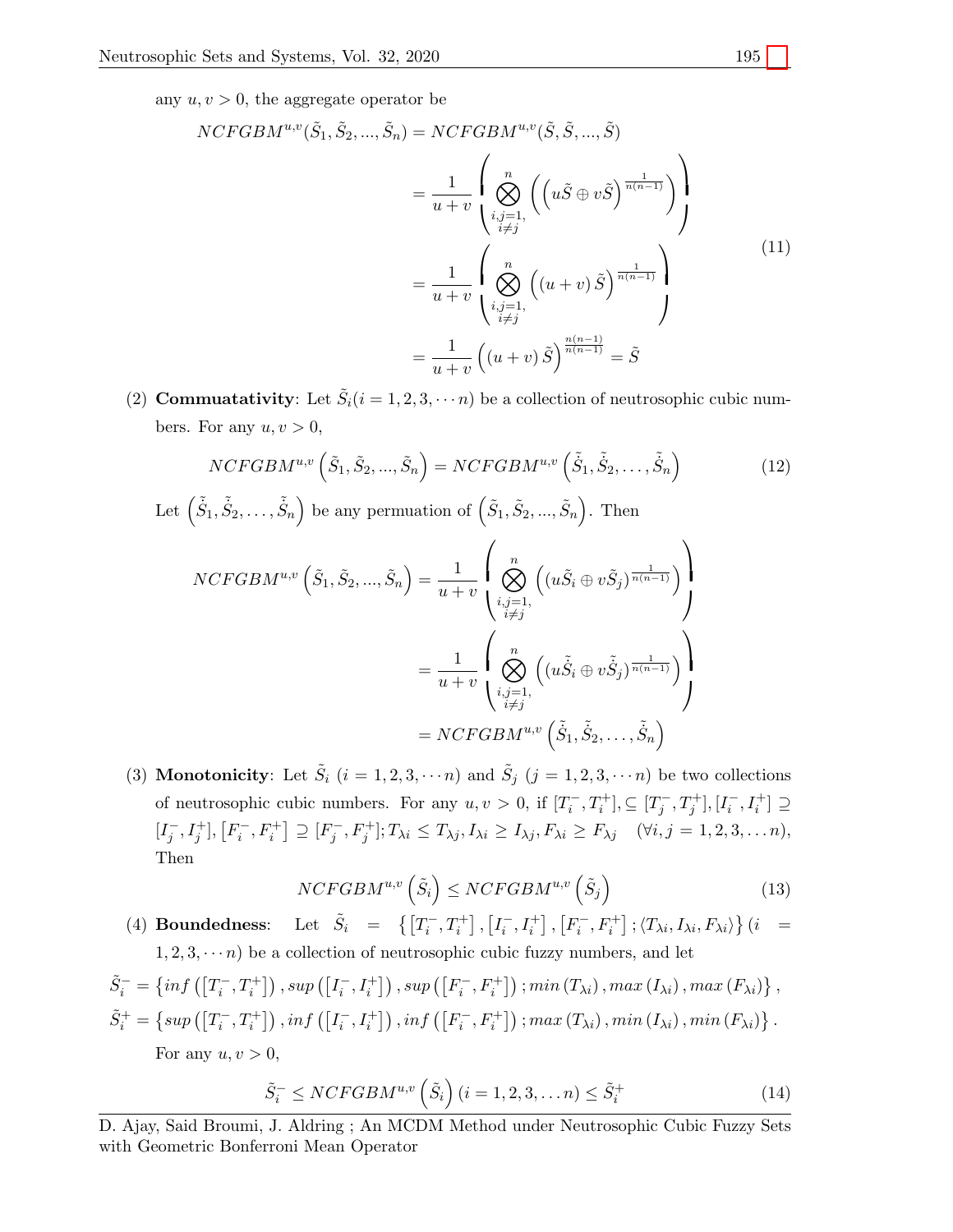Thus the boundedness is easily obtained.

If parameters u and v are modified in  $NCFGBM^{u,v}$ , then a special case can be obtained as follows:

If  $v \to 0$ , then by equation (9), we have

$$
NCFGBM^{u,v}\left(\tilde{S}_{1},\tilde{S}_{2},...,\tilde{S}_{n}\right) = \frac{1}{u+v} \left( \bigotimes_{i,j=1,1}^{n} \left( \left( u\tilde{S}_{i} \oplus v\tilde{S}_{j} \right)^{\frac{1}{n(n-1)}} \right) \right) = \frac{1}{u} \bigotimes_{i=1}^{n} \left( \left( u\tilde{S}_{i} \right)^{\frac{1}{n}} \right)
$$
  
\n
$$
= \left\{ \left[ 1 - \left( 1 - \prod_{i=1}^{n} \left( 1 - (1 - T_{i}^{-})^{u} \right)^{\frac{1}{n}} \right)^{\frac{1}{u}}, 1 - 1 - \prod_{i=1}^{n} \left( 1 - (1 - T_{i}^{+})^{u} \right)^{\frac{1}{n}} \right)^{\frac{1}{u}} \right],
$$
  
\n
$$
\left[ 1 - \prod_{i=1}^{n} \left( 1 - (I_{i}^{-})^{u} \right)^{\frac{1}{n}} \right)^{\frac{1}{u}}, 1 - \prod_{i=1}^{n} \left( 1 - (I_{i}^{+})^{u} \right)^{\frac{1}{n}} \right)^{\frac{1}{u}},
$$
  
\n
$$
\left[ 1 - \prod_{i=1}^{n} \left( 1 - (F_{i}^{-})^{u} \right)^{\frac{1}{n}} \right)^{\frac{1}{u}}, 1 - \prod_{i=1}^{n} \left( 1 - (F_{i}^{+})^{u} \right)^{\frac{1}{n}} \right)^{\frac{1}{u}};
$$
  
\n
$$
\left\langle 1 - 1 - \prod_{i=1}^{n} \left( 1 - (1 - T_{\lambda i})^{u} \right)^{\frac{1}{n}} \right)^{\frac{1}{u}}, 1 - \prod_{i=1}^{n} \left( 1 - (I_{\lambda i})^{u} \right)^{\frac{1}{n}} \right\rangle^{\frac{1}{u}}, 1 - \prod_{i=1}^{n} \left( 1 - (I_{\lambda i})^{u} \right)^{\frac{1}{n}} \right\rangle^{\frac{1}{u}}.
$$

which we call the generalized neutrosophic cubic fuzzy geometric mean  $(NCFBGM^{u,v})$ .

## 5.1. Weighted Neutrosophic Cubic Fuzzy Bonferroni Geometric Mean

Generally weighted aggregating operator plays a significant role in decision-making processes to aggregate information. Therefore we propose a weighted aggregate operator based on neutrosophic cubic fuzzy bonferroni geometric mean  $(WNCFGBM_w^{u,v})$ .

**Definition 5.3.** Let  $\tilde{S}_i = \{ \left[T_i^-, T_i^+\right], \left[I_i^-, I_i^+\right], \left[F_i^-, F_i^+\right], \langle T_{\lambda i}, I_{\lambda i}, F_{\lambda i} \rangle \}$  be a collection of  $\tilde{S}_1, \tilde{S}_2, \ldots, \tilde{S}_n$ , where  $w_i$  indicates the importance degree of  $\tilde{S}_i$  such that  $w_i > 0$  and  $\sum_{i=1}^n w_i =$ neutrosophic cubic numbers (NCN), and  $w = (W_1, W_2, \ldots, W_n)^T$  the wieght vector of  $\tilde{S}_i$  = 1 ( $i = 1, 2, 3, \ldots, n$ ). For any  $u, v > 0$ ,

$$
WNCFGBM_w^{u,v}\left(\tilde{S}_1, \tilde{S}_2, ..., \tilde{S}_n\right) = \frac{1}{u+v} \left( \bigotimes_{\substack{i,j=1,\\i \neq j}}^n \left( \left( u(\tilde{S}_i)^{w_i} \oplus v(\tilde{S}_j)^{w_j} \right)^{\frac{1}{n(n-1)}} \right) \right)
$$
(15)

is called the weighted neutrosophic cubic fuzzy geometric bonferroni mean operator.

**Theorem 5.4.** Let  $u, v > 0$  and  $\tilde{S}_i$   $(i = 1, 2, 3, ..., n)$  be a collection of neutrosophic cubic fuzzy numbers (NCFN), whose weight vector is  $w_i = (W_1, W_2, \ldots, W_n)^T$ , which satisfies that

D. Ajay, Said Broumi, J. Aldring ; An MCDM Method under Neutrosophic Cubic Fuzzy Sets with Geometric Bonferroni Mean Operator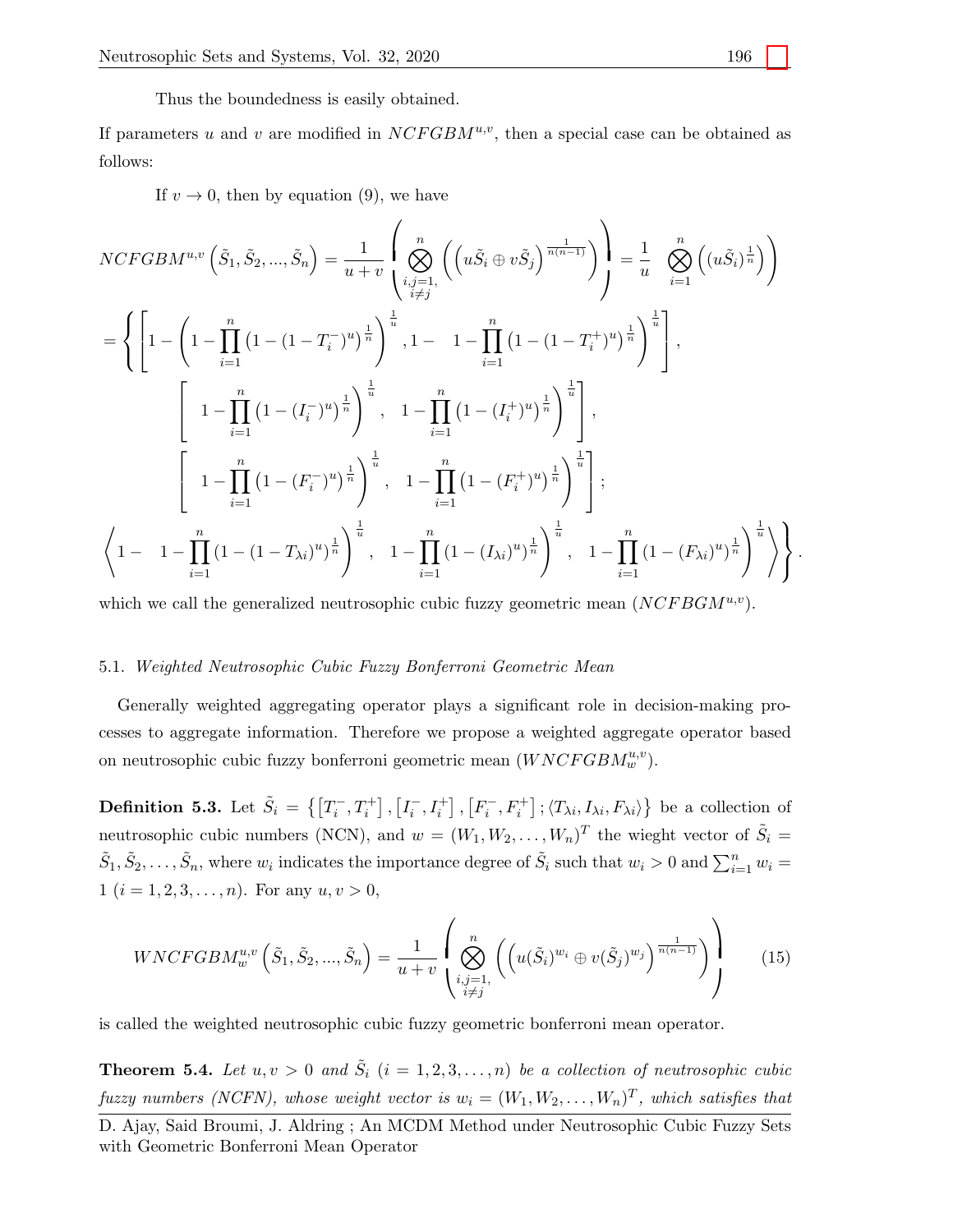$w_i > 0$ , and  $\sum_{i=1}^n w_i = 1$   $(i = 1, 2, 3, \ldots, n)$ . Then the aggregated value using the operator is

$$
WNGFGBM_w^{u,v}(\bar{S}_1, \bar{S}_2, ..., \bar{S}_n) = \frac{1}{u+v} \left( \sum_{\substack{i,j=1 \ i \neq j}}^n \left( \left( u(\bar{S}_i)^{w_i} \oplus v(\bar{S}_j)^{w_j} \right)^{\frac{1}{n(n-1)}} \right) \right)
$$
\n
$$
= \begin{cases}\n\left[ 1 - \left( 1 - \prod_{i,j=1}^n \left( 1 - (1 - (T_i^{-})^{w_i})^u (1 - (T_j^{-})^{w_j})^v \right)^{\frac{1}{n(n-1)}} \right]^{w_i^{-1}} ,\n\left. 1 - \left( 1 - \prod_{i,j=1}^n \left( 1 - (1 - (T_i^{+})^{w_i})^u (1 - (T_j^{+})^{w_j})^v \right)^{\frac{1}{n(n-1)}} \right)^{\frac{1}{w+v}} \right],\n\left. \left[ \left( 1 - \prod_{i,j=1}^n \left( 1 - (1 - (1 - (T_i^{+})^{w_i})^u (1 - (1 - T_j^{-})^{w_j})^v \right)^{\frac{1}{n(n-1)}} \right)^{\frac{1}{n(n-1)}} \right],\n\left. \left[ \left( 1 - \prod_{i,j=1}^n \left( 1 - (1 - (1 - T_i^{-})^{w_i})^u (1 - (1 - T_j^{-})^{w_j})^v \right)^{\frac{1}{n(n-1)}} \right)^{\frac{1}{n(n-1)}} \right],\n\left. \left[ \left( 1 - \prod_{i,j=1}^n \left( 1 - (1 - (1 - T_i^{-})^{w_i})^u (1 - (1 - T_j^{+})^{w_j})^v \right)^{\frac{1}{n(n-1)}} \right)^{\frac{1}{n(n-1)}} \right],\n\left. \left[ \left( 1 - \prod_{i,j=1}^n \left( 1 - (1 - (1 - T_i^{-})^{w_i})^u (1 - (1 - T_j^{-})^{w_j})^v \right)^{\frac{1}{n(n-1)}} \right)^{\frac{1}{n(n-1)}} \right],\n\left. \left\{ 1 - \prod_{i,j=1}^n \left( 1 - (1 - (1 - (T_{\lambda i})^{w_i})^u (1 - (T_{\lambda j})^{w_j})^v)^{\frac{1}{n(n-1)}} \right)^{\frac{1}{n(n-1)}} \right\},\n\left
$$

D. Ajay, Said Broumi, J. Aldring ; An MCDM Method under Neutrosophic Cubic Fuzzy Sets with Geometric Bonferroni Mean Operator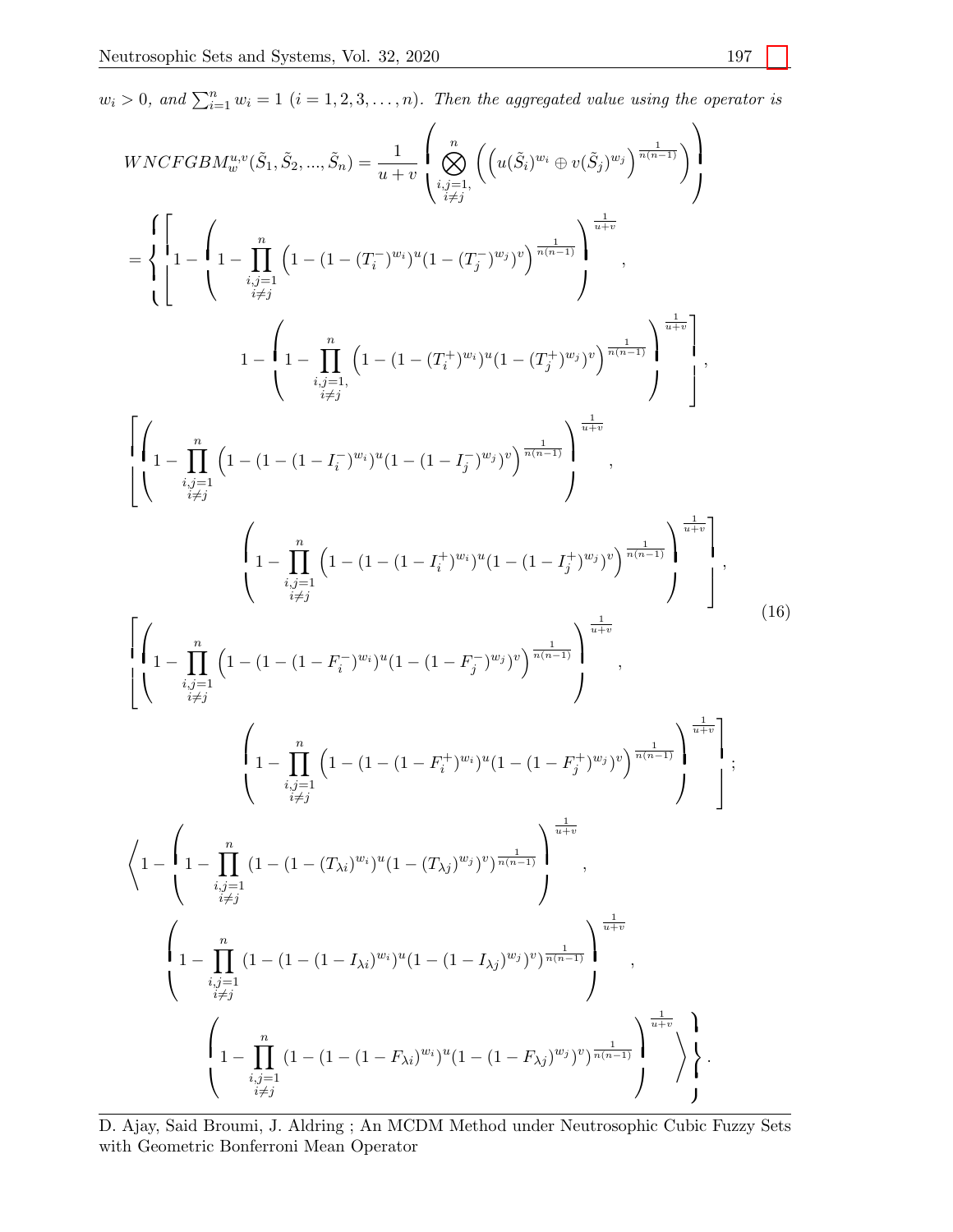*Proof.* The proof is identical with the proof of theorem (5.2) and therefore is omitted.  $\Box$ 

# 6. An application of weighted neutrosophic cubic fuzzy geometric bonferroni mean operator to MCDM problems

In this section, we propose an algorithm for MCDM method based on neutrosophic cubic fuzzy geometric Bonferroni mean operators and illustrate it with a numerical example.

**Algorithm.** Let  $\tilde{A}_i = \{\tilde{\gamma}_1, \tilde{\gamma}_2, \ldots, \tilde{\gamma}_n\}$  and  $\tilde{C}_i = \{\tilde{\eta}_1, \tilde{\eta}_2, \ldots, \tilde{\eta}_m\}$  be collections of n alternatives and  $m$  attributes respectively. According to the appropriate weight of attributes  $({\widehat{\omega}}_j)^T = {\{\widetilde{\omega}_1, \widetilde{\omega}_2, \ldots \widetilde{\omega}_m\}}$  is determined, which satisfies the condition that  $\widetilde{\omega}_j > 0$  and  $\sum \widehat{\omega}_j = 1$ . Then the following steps are used in process of MCDM method.

Step 1. Construct neutrosophic cubic fuzzy decision matrix  $D = [N_{ij}]_{n \times m}$ . Step 2. The decision matrix is aggregated using  $NCFGBM^{u,v}$  or  $WNCFGBM_w^{u,v}$  to m attributes.

Step 3. Utilize the score formula (Eq.1) to calculate the values of  $s(\tilde{A}_i)$ 

Step 4. The *n* alternatives are ranked according to their score values

#### 6.1. Numerical Example and Investigation

An illustrative example on the selection problem of investment alternatives is adapted (Ref. [\[25,](#page-15-2) [26\]](#page-15-4)) to validate the proposed MCDM method with NCF data. A company wants a sum of money to be invested in an industry. Then the committee suggests the following four feasible alternatives: (a)  $\tilde{\gamma}_1$  is a textile company; (b)  $\tilde{\gamma}_2$  is an automobile company; (c)  $\tilde{\gamma}_3$  is a computer company; (d)  $\tilde{\gamma}_4$  is a software company. Suppose that three attributes namely, (1)  $\tilde{\eta}_1$ is the risk; (2)  $\tilde{\eta}_2$  is the growth; (3)  $\tilde{\eta}_3$  is the environmental impact; are taken into the evaluation requirements of the alternatives. The weight vectors of the three attributes  $\tilde{\eta}_j (j = 1, 2, 3)$ are  $(\hat{\omega}_i)^T = (0.32, 0.38, 0.3)$  respectively. Then the experts or decision makers are asked to evaluate each alternative on attributes by the form of NCFNs. Thus, the assessment data can be represented by neutrosophic cubic decision matrix  $D = [S_{ij}]_{m \times n}$ . step 1. Neutrosophic cubic fuzzy decision matrix  $D = [S_{ij}]_{4\times3}$ 

|         | [0.5, 0.6],    | [0.1, 0.3],                                    | [0.5, 0.6],    | [0.1, 0.3],                                       | [0.2, 0.4], | [0.7, 0.8],                                       |  |
|---------|----------------|------------------------------------------------|----------------|---------------------------------------------------|-------------|---------------------------------------------------|--|
| $D = I$ | $[0.2, 0.4]$ ; | (0.6, 0.2, 0.3)                                | $[0.2, 0.4]$ ; | (0.6, 0.2, 0.3)                                   | [0.8, 0.9]; | (0.3, 0.8, 0.9)                                   |  |
|         | [0.6, 0.8],    | [0.1, 0.2],                                    | [0.6, 0.7],    | [0.1, 0.2],                                       | [0.3, 0.4], | [0.6, 0.7],                                       |  |
|         | $[0.2, 0.3]$ ; | (0.7, 0.1, 0.2)                                |                | $[0.2, 0.3]$ ; $\langle 0.6, 0.1, 0.2 \rangle$    | [0.8, 0.9]; | (0.3, 0.6, 0.9)                                   |  |
|         | [0.4, 0.6],    | [0.2, 0.3],                                    | [0.5, 0.6],    | [0.2, 0.3],                                       | [0.3, 0.5], | [0.7, 0.8],                                       |  |
|         | [0.1, 0.3];    | (0.6, 0.2, 0.2)                                |                | $[0.3, 0.4]; \quad \langle 0.6, 0.3, 0.4 \rangle$ | [0.6, 0.7]; | (0.4, 0.8, 0.7)                                   |  |
|         | [0.7, 0.8],    | [0.1, 0.2],                                    | [0.6, 0.7],    | [0.1, 0.2],                                       | [0.3, 0.4], | [0.6, 0.7],                                       |  |
|         |                | $[0.1, 0.2]$ ; $\langle 0.8, 0.1, 0.2 \rangle$ |                | $[0.1, 0.3]$ ; $\langle 0.7, 0.1, 0.2 \rangle$    |             | $[0.7, 0.8]; \quad \langle 0.3, 0.7, 0.8 \rangle$ |  |

D. Ajay, Said Broumi, J. Aldring ; An MCDM Method under Neutrosophic Cubic Fuzzy Sets with Geometric Bonferroni Mean Operator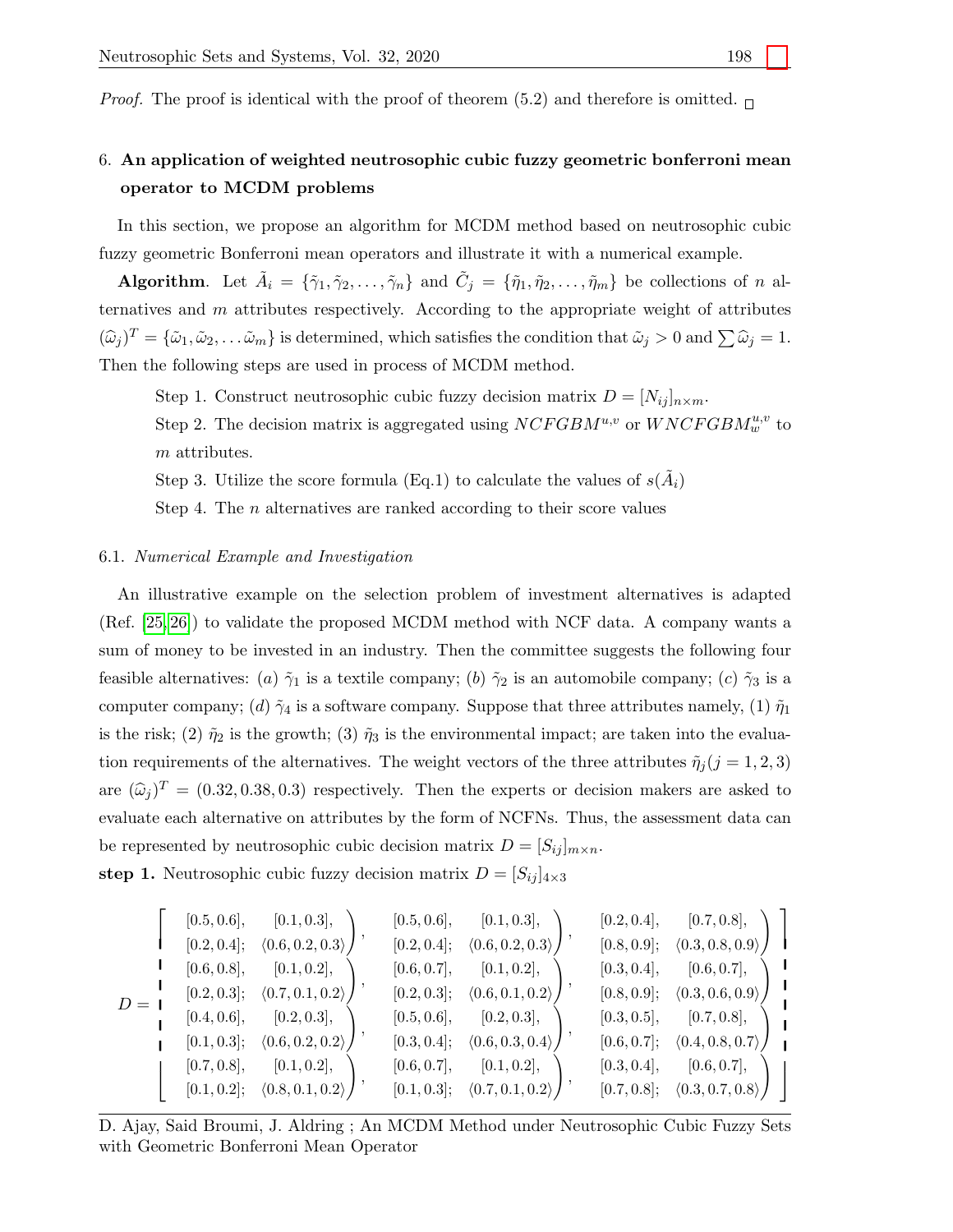step 2. The decision matrix is aggregated by  $WNCFGBM_w^{u,v}(\tilde{S}_{i1}, \tilde{S}_{i2}, \tilde{S}_{i3})(i = 1, 2, \ldots n)$ operators (Using Eq.16) to the three  $(\tilde{\eta}_i, j = 1, 2, 3)$  attributes.

If we take the parameter values  $u = v = 1$ , then using  $\tilde{A}_i = WNCFGBM_w^{(1,1)}$ , we get the following values

 $\tilde{A}_1 = \{[0.7345, 0.8126]$  ,  $[0.0881, 0.1861]$  ,  $[0.1453, 0.2523]$  ;  $\langle 0.7951, 0.1453, 0.2093 \rangle\}$  ,  $\tilde{A}_2 = \{[0.7951, 0.8635]$  ,  $[0.0790, 0.1307]$  ,  $[0.1453, 0.2093]$  ;  $\langle 0.8124, 0.0790, 0.1642 \rangle\}$  ,  $\tilde{A}_3=\left\{ [0.7378, 0.8287] \, , [0.1307, 0.1861] \, , [0.1195, 0.1876] \, ; \langle 0.8126, 0.1674, 0.1703 \rangle \right\},$  $\tilde{A}_4=\left\{ [0.8124, 0.8635] \, , [0.0790, 0.1307] \, , [0.0881, 0.1674] \, ; \langle 0.8491, 0.0881, 0.1453 \rangle \right\}.$ 

```
step 3. Utilizing Eq.(1), the score values s(\tilde{A}_i) are found
             s(\tilde{A}_1) = 0.8130, s(\tilde{A}_2) = 0.8527, s(\tilde{A}_3) = 0.8244, s(\tilde{A}_4) = 0.8702.
```
step 4. Since the values  $s(\tilde{A}_4) > s(\tilde{A}_2) > s(\tilde{A}_3) > s(\tilde{A}_1)$ , the rank of alternatives are in the order of  $\tilde{\gamma}_4 > \tilde{\gamma}_2 > \tilde{\gamma}_3 > \tilde{\gamma}_1$ .

From the results, we could see that the ranking order and the best choice of alternatives are the same as the results in [\[25,](#page-15-2) [26\]](#page-15-4).

If the parameters  $u = v = 2$ , then using  $\tilde{A}_i = WNCFGBM_w^{(2,2)}$ , we get the following aggregate values

 $\tilde{A}_1 = \{ [0.7306, 0.8111]$  ,  $[0.0950, 0.1940]$  ,  $[0.1542, 0.2619]$  ;  $\langle 0.7916, 0.1542, 0.2204 \rangle \}$  ,  $\tilde{A}_2=\left\{ [0.7916, 0.8563] \, , [0.0847, 0.1376] \, , [0.1542, 0.2204] \, ; \langle 0.8055, 0.0847, 0.1757 \rangle \right\},$  $\tilde{A}_3=\left\{ [0.7371, 0.8283] \, , [0.1376, 0.1940] \, , [0.1354, 0.1945] \, ; \langle 0.8111, 0.1797, 0.1841 \rangle \right\},$  $\tilde{A}_4=\left\{[0.8055, 0.8563] \, , [0.0847, 0.1376] \, , [0.0950, 0.1797] \, ; \langle 0.8395, 0.0950, 0.1542 \rangle \right\}.$ 

Then we calculate the score of the alternatives  $s(\tilde{A}_1) = 0.8059, s(\tilde{A}_2) = 0.8451, s(\tilde{A}_3) =$ 0.8165,  $s(\tilde{A}_4) = 0.8621$ .

Since  $s(\tilde{A}_4) > s(\tilde{A}_2) > s(\tilde{A}_3) > s(\tilde{A}_1)$ , the order of the rank is  $\tilde{\gamma}_4 > \tilde{\gamma}_2 > \tilde{\gamma}_3 > \tilde{\gamma}_1$ .

As the values of parameters u and v change according to the subjective preference of the decision maker, we can find that the ranking order of the alternatives are the same, which indicates that the proposed method can obtain the most optimistic results than the existing MCDM methods based on GBM [\[29\]](#page-15-5). For a detailed comparision, we represent the scores of each alternatives in Fig.1 by changing the values of parameters  $u, v$  between 0 and 10.

D. Ajay, Said Broumi, J. Aldring ; An MCDM Method under Neutrosophic Cubic Fuzzy Sets with Geometric Bonferroni Mean Operator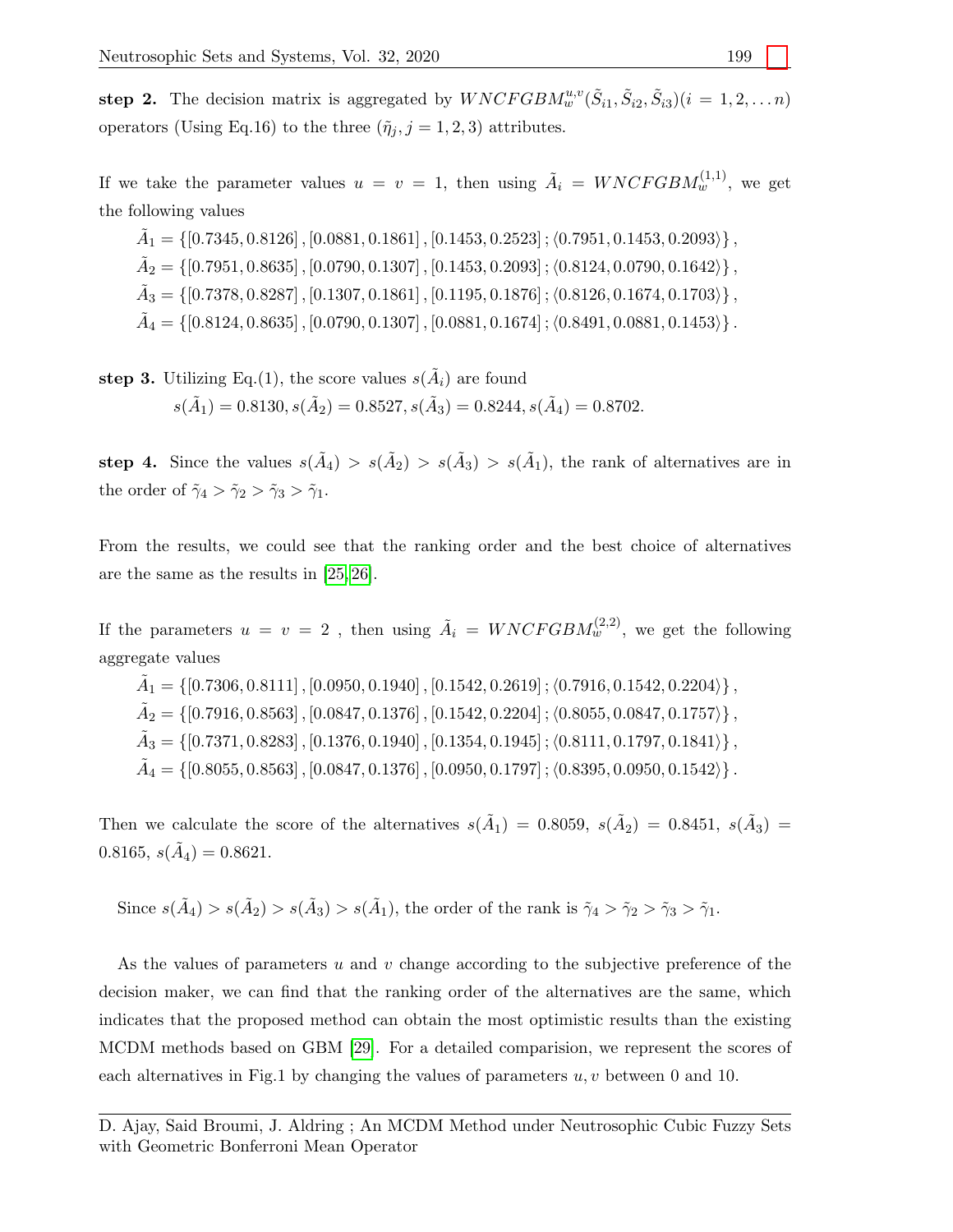

FIGURE 1. Scores of alternative  $\tilde{\gamma}_i$  obtained by  $WNCFGBM_w^{u,v}$ 

#### 7. Conclusions

In this paper, we have applied geometric Bonferroni mean to neutrosophic cubic fuzzy sets. A new aggregating operator  $NCFGBM^{u,v}$  has been established and its properties are discussed. The MCDM method is developed based on the weighted operator  $WNCFGBM_w^{u,v}$ and is verified with a numerical example where four alternatives are ranked under three criteria. The graphical representation of the results depicted above shows that the ranking of the alternatives remains unaffected when the parameters are changed due to subjective preferences. This proves that the method is objective and moreover the result obtained, when compared with the results of existing techniques, shows that the proposed method is more effective in dealing with neutrosophic fuzzy information. In future,  $NCFGBM^{u,v}$  operator could be applied to various other MCDM methods.

### References

<span id="page-13-0"></span>[1] Zadeh, L.A. (1965). Fuzzy sets. Inf Control, 8, 338-353

D. Ajay, Said Broumi, J. Aldring ; An MCDM Method under Neutrosophic Cubic Fuzzy Sets with Geometric Bonferroni Mean Operator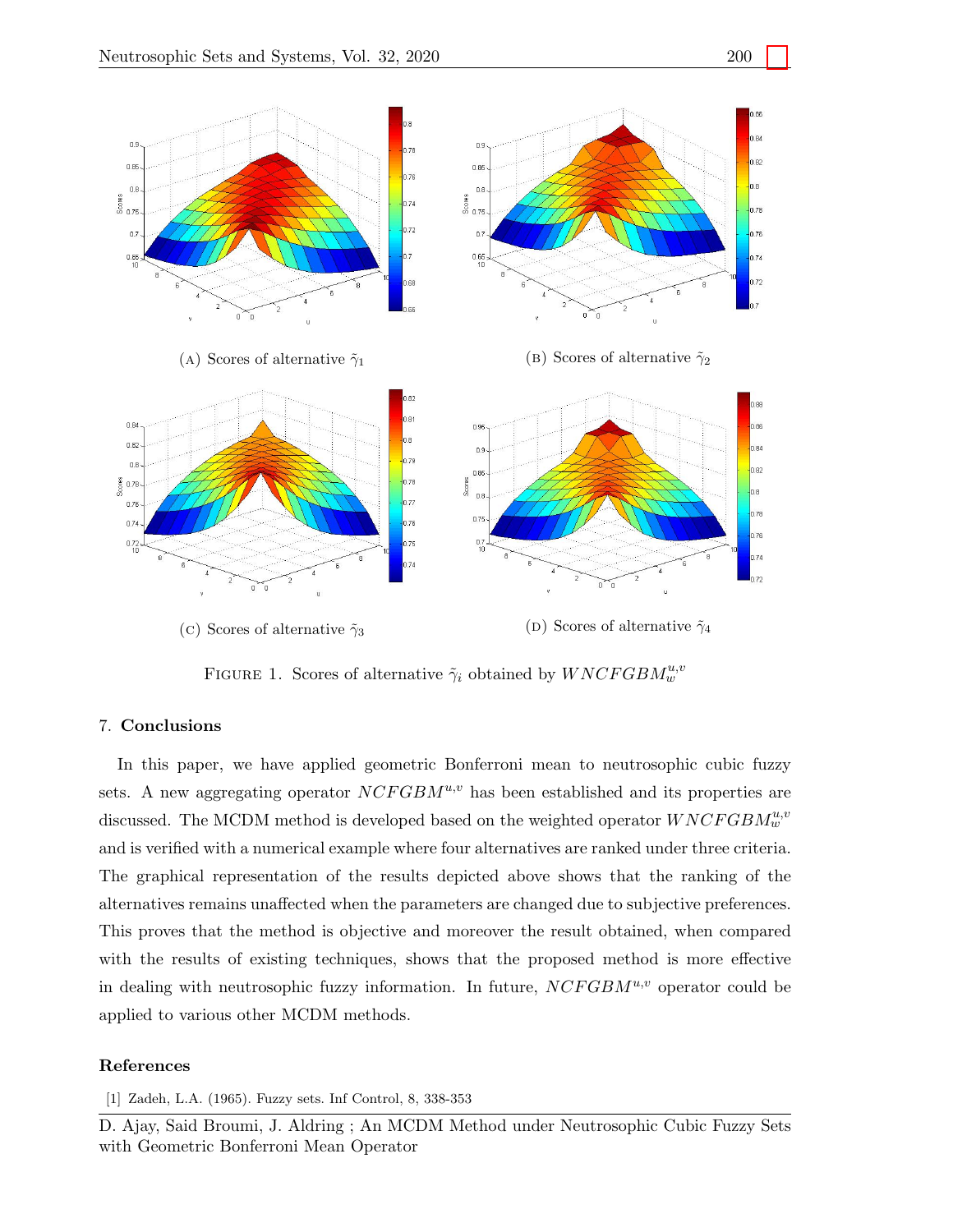- <span id="page-14-0"></span>[2] Jun, Y.B., Kim, C.S., Yang, K.O. (2012). Cubic sets. Annals of Fuzzy Mathematics and Informatics, 4, 83-98
- <span id="page-14-1"></span>[3] Smarandache, F. (1999). A Unifying Field in Logics, Neutrosophic Logic, Neutrosophy, Neutrosophic Set and Neutrosophic Probabilty. 4th (eds) American Research Press, Rehoboth, DE, USA
- <span id="page-14-2"></span>[4] Ajay, D., Manivel, M., Aldring, J. (2019). Neutrosophic Fuzzy SAW Method and Its Application. The International journal of analytical and experimental modal analysis, Vol. XI, Issue VIII, 881-887
- <span id="page-14-3"></span>[5] Abdel-Basset, M., Mumtaz, A., Asmaa, A. (2020). Uncertainty assessments of linear time-cost tradeoffs using neutrosophic set. Computers and Industrial Engineering. https://doi.org/10.1016/j.cie. 2020.106286
- <span id="page-14-4"></span>[6] Abdel-Basset, M., Mumtaz, A., Asma, A. (2019) Resource levelling problem in construction projects under neutrosophic environment. The Journal of Supercomputing. https://doi.org/10.1007/s11227-019-03055-6
- <span id="page-14-5"></span>[7] Abdel-Basset, M., Mohamed, M., Elhoseny, M., Chiclana, F., Zaied, A. E. N. H. (2019). Cosine similarity measures of bipolar neutrosophic set for diagnosis of bipolar disorder diseases. Artificial Intelligence in Medicine, 101, 101735
- <span id="page-14-6"></span>[8] Ajay, D., Aldring, J. (2019). A Decision Making Technique Based on Similarity Measure and Entropy of Bipolar Neutrosophic Sets. The International journal of analytical and experimental modal analysis, Vol. XI, Issue IX, 520-529
- <span id="page-14-7"></span>[9] Jun, Y.B., Smarandache, F., Kim, C.S. (2017). Neutrosophic Cubic Sets. New Mathematics and Natural Computation, 13, 41-54
- <span id="page-14-8"></span>[10] Alia, M., Delib, I., Smarandache, F. (2016). The theory of neutrosophic cubic sets and their applications in pattern recognition. Journal of Intelligent and Fuzzy Systems, 30, 1-7
- <span id="page-14-13"></span>[11] Bonferroni, C. (1950). Sulle Medie multiple di potenze. Bolletino Matematica Italiana, 5, 267-270
- <span id="page-14-9"></span>[12] Banerjee, D., Giri, B.C., Pramanik, S. (2017). GRA for multi attribute decision making in neutrosophic cubic set environment. Neutrosophic Sets and Systems, 15, 60-69
- [13] Pramanik, S., Dalapati, S., Alam, S. (2017). Neutrosophic cubic MCGDM method based on similarity measure. Neutrosophic Sets and Systems, 16, 44-56
- [14] Luand, Z., Ye, J. (2017). Cosine measures of neutrosophic cubic sets for multiple attribute decision-making. Symmetry, 9, 1-10
- [15] Paramanik, S., Dey, P.P., Giri, B.C., Smarandache, F. (2017). An extended TOPSIS for multi-attribute decision making problems with neutrosophic cubic information. Neutrosophic Sets and Systems, 17, 20-28
- [16] Zhan, J., Khan, M., Gulistan, M., Ali, A. (2017). Applications of neutrosophic cubic sets in multi-criteria decision-making. International Journal for Uncertainty Quantication, 7, 377-394
- [17] Ye, J. (2017). Linguistic neutrosophic cubic numbers and their multiple attribute decision-making method. Information, 8
- [18] Cui, W.H., Ye, J. (2019). Logarithmic similarity measure of dynamic neutrosophic cubic sets and its application in medical diagonsis. computers in industry, 111, 198-206
- <span id="page-14-10"></span>[19] Xue, H., Yu, M., Chen, C. (2019). Research on Novel Correlation Coefficient of Neutrosophic Cubic Sets and Its Applications. Mathematical Problems in Engineering. https://doi.org/10.1155/2019/7453025
- [20] Pramanik, S., Dalapati, S., Alam, S., Roy, T.K. (2018). NC-VIKOR Based MAGDM Strategy under Neutrosophic Cubic Set Environment. Neutrosophic Sets and Systems, 19
- <span id="page-14-11"></span>[21] Gulistan, M., Mohammad, M., Karaaslan, F., Kadry, S., Khan, S., Wahab, H.A. (2019). Neutrosophic cubic Heronian mean operators with applications in multiple attribute group decisionmaking using cosine similarity functions. International Journal of Distributed Sensor Networks. https://doi.org/10.1177/1550147719877613
- <span id="page-14-12"></span>[22] Gulistan, M., Khan, M., Kadry, S., Alhazaymeh, K. (2019). Neutrosophic Cubic Einstein Hybrid Geometric Aggregation Operators with Application in Prioritization Using Multiple Attribute Decision-Making Method. Mathematics. https://doi.org/10.3390/math7040346